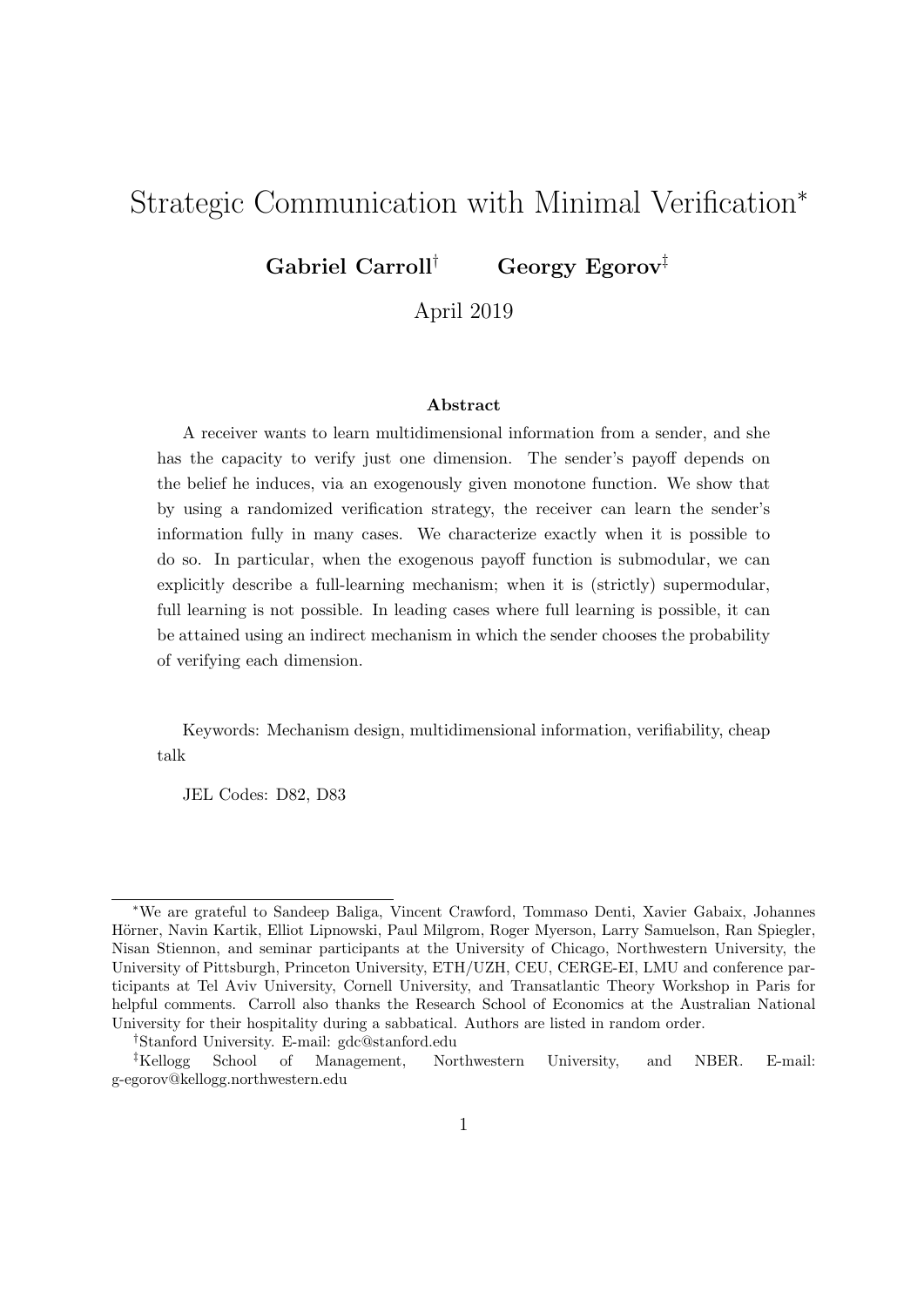## 1 Introduction

An HR manager is interviewing a job candidate to form an opinion about the candidate's qualities or skills. A prosecutor is interviewing a defendant to decide whether there is a case that she could prosecute. An insurance company employee is evaluating a claim filed by its client to decide if it is legitimate or fraudulent. All these cases can be thought of as an interaction between a sender and a receiver of information, where the former tries to impress the latter, while the latter tries to infer the former's private information as precisely as possible.

This interaction is unlikely to be pure cheap talk. The HR manager can give the job candidate a test, or can call the college that the candidate lists on his vita to verify the truthfulness of the claim. The prosecutor can compare the defendant's statements with evidence obtained otherwise. The insurance company employee can visit the client's property and inspect what was damaged or stolen. However, the verification might be limited: the HR manager might be able to test only a few skills, the prosecutor might be able to corroborate only some of the defendant's claims, and the insurance company might verify only some of the information to ensure speedy processing.

In this paper, we make a strong assumption on the limits to verification: the sender's type is multidimensional, and the receiver is only able to verify one dimension. But the dimension she verifies can depend on the message that the sender sends. What can she do in this context?

The following example previews our ideas.

Example 1. An IT firm is hiring a programmer, and wants to evaluate a job candidate on two dimensions: math skills and coding skills. The candidate knows his skills x and y, but from the firm's perspective, they are i.i.d. uniform on [0, 1]. The candidate tries to impress the firm by signaling that the sum of his two skills,  $x + y$ , is as high as possible, because, for example, this value is linked to the probability of being hired or to the expected salary.

If the firm is not able to verify either dimension, then clearly no useful information about the total value  $x + y$  can be credibly transmitted in equilibrium. At the other extreme, if the firm can test both skills, it can learn the candidate's type perfectly. Our question is what can happen if the firm can test just one skill.

Suppose first that the firm chooses in advance which skill to test. If it chooses math, then it learns the value x precisely, but does not get any information about y. Conversely, if it chooses coding, it learns  $y$  but gets no update on  $x$ .

It is easy to see that the firm can improve by asking the candidate to choose which test he would like to take. The candidate who is better at math  $(x > y)$  would then ask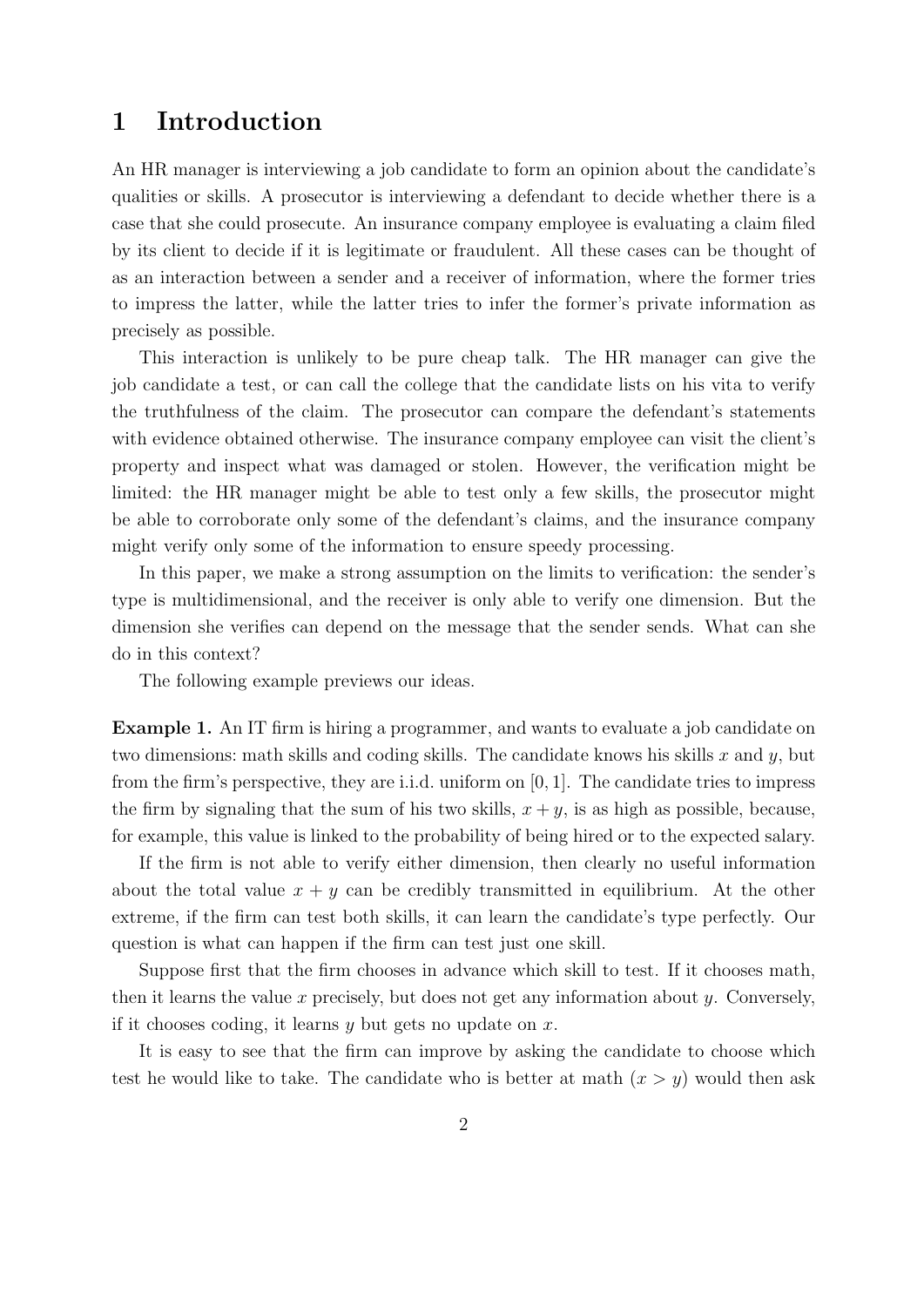to take the math test, and the candidate better at coding would ask for the coding test. Then, after giving the math test to the candidate who chose it, the firm not only learns x, but also some information on y, namely, that y is distributed on  $[0, x]$ , and similarly the firm that ends up giving the coding test to the candidate learns something about his math skills. (Notice that it is incentive compatible for the candidate to report his best dimension: the firm's posterior expectation of  $x+y$  would be  $\frac{3}{2}x$  if he asks for the math test and  $\frac{3}{2}y$  if he asks for the coding test, so indeed he prefers the former if and only if  $x > y$ .)

Is there any way the firm can learn even more?

The answer may be a surprise: the firm can learn everything, by using a randomized mechanism. This can be achieved as follows. The firm asks the candidate to report  $p = \frac{x}{x+1}$  $\frac{x}{x+y}$ , and then proceeds by giving the candidate the math test with probability p and the coding test with probability  $1 - p$ . If the candidate plays along, then the firm will indeed achieve full learning: after giving the math test (which is possible only if  $p > 0$ ) and observing x, it would infer y as  $y = \frac{1-p}{p}$  $\frac{-p}{p}x$ ; similarly, after giving the coding test and observing y, it would infer x as  $x = \frac{p}{1-p}$  $\frac{p}{1-p}y$ . It therefore remains to verify that it is incentive compatible for the candidate to report  $p = \frac{x}{x+1}$  $\frac{x}{x+y}$  truthfully.

A candidate that reports  $p = \frac{x}{x+1}$  $\frac{x}{x+y}$  truthfully makes the firm learn his true  $x+y$ . A candidate that deviates and reports  $\hat{p}$  instead makes the firm believe that  $\widehat{x + y} = x + \frac{1-\hat{p}}{\hat{p}}$  $\frac{-p}{\hat{p}}x$ if he gets the math test, and that  $\widehat{x + y} = \frac{\hat{p}}{1 - \hat{p}}$  $\frac{p}{1-p}y + y$  if he gets the coding test. Since he gets the former with probability  $\hat{p}$  and the latter with probability  $1 - \hat{p}$ , in expectation he makes the impression

$$
\hat{p}\left(x+\frac{1-\hat{p}}{\hat{p}}x\right)+(1-\hat{p})\left(\frac{\hat{p}}{1-\hat{p}}y+y\right)=x+y.
$$

This means that the candidate cannot gain by misreporting, and indeed the firm can learn everything if it gives the candidate the freedom to choose the testing probabilities.

In what follows, we study how far the simple logic of this example generalizes. We build a model with two economic agents, a sender (he) and a receiver (she), which we can think of as a job candidate and an interviewer. The sender has multidimensional private information (e.g., his skills) and can send a message to the receiver, who can subsequently verify the value of one of the dimensions. We think of the receiver's problem as one of mechanism design: she commits to a verification rule so that equilibrium play in the resulting communication game will reveal as much information about the private type as possible. We assume that while the receiver is free to design the verification rule, she has no control over the subsequent (unmodeled) actions that will generate payoffs for the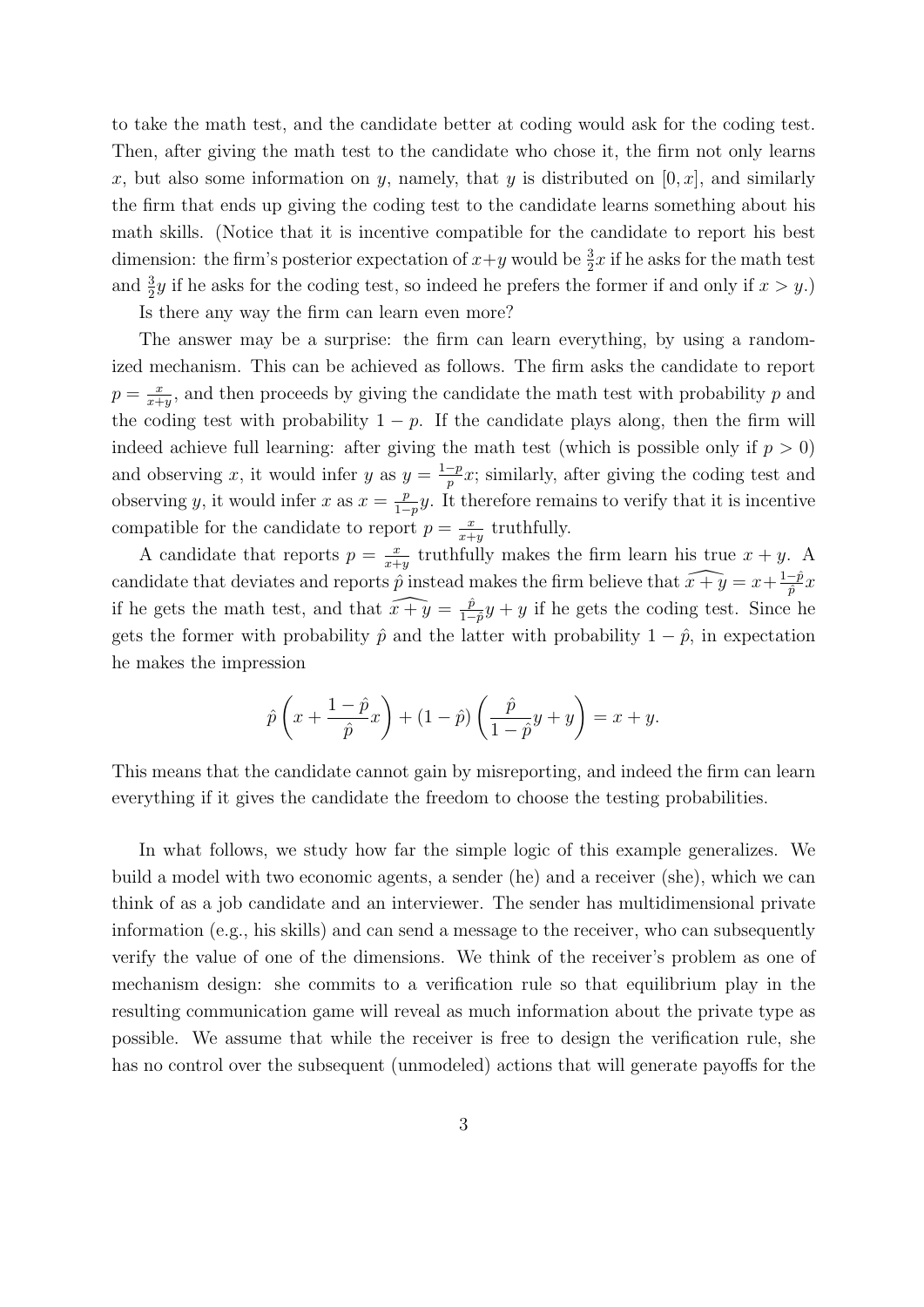sender. The sender, in his turn, tries to maximize the overall impression of the receiver, e.g., her posterior belief about the sum of his skills.

The sender's gain from convincing the receiver that his type is  $a$  is modeled by an exogenous function  $V(a)$  (in Example 1, this is the sum of coordinates). We can think of this function as a reduced-form way of modeling the outcome of any subsequent interaction between the sender and receiver. We study how the possibility or impossibility of perfect learning depends on the function  $V(a)$ , and we give a complete characterization of the functions  $V(a)$  for which full learning is possible. In particular, when  $V(a)$  is submodular, full learning is possible, whereas if  $V(a)$  is strictly supermodular then it is impossible. (In the boundary case where  $V$  is additively separable, as in Example 1 above, the mechanism is essentially unique.) Our general argument uses direct-revelation mechanisms, but when  $V(a)$  is submodular and satisfies some additional regularity conditions, we can also construct an indirect mechanism in which the sender chooses probabilities of testing each dimension, generalizing Example 1.

Our assumption that the receiver has no control over payoffs (for given beliefs) is natural for many settings: e.g., in the case of an interviewer and a job candidate, the interviewer might be obliged to write a truthful report of what she learned to her supervisor, so she may exercise control over what she chooses to learn, but she cannot manipulate the candidate's payoffs in any other way. Our other central assumption, that the receiver can verify exactly one dimension, is of course more stylized. We adopt this assumption to achieve the starkest results, showing that a minimal amount of verification allows full learning in Example 1; by maintaining the assumption throughout, we can ask how far the example can be pushed, in a way that allows for a crisp answer (Proposition 2). It also allows us to best connect to existing literature, as discussed below.

Our paper contributes to the large literature on strategic information transmission and communication that starts with Crawford and Sobel  $(1982)$  and Holmström  $(1977)$ , and more specifically to transmission of multidimensional information (see Sobel, 2013, for an extensive review of the literature on strategic communication). In the cheap talk framework where no information is verifiable, Chakraborty and Harbaugh (2007) show that some information, in particular, relative statements about the dimensions of interest, may be transmitted. Chakraborty and Harbaugh (2010) further show that in the linear case, even when the sender's preferences are independent of his type, information on all but one dimension (the "dimensions of agreement") may be transmitted. This result has some resemblance to our example above, where one might view the verification as filling in the missing dimension. Lipnowski and Ravid (2017) consider a more general, abstract formulation and characterize optimal equilibrium outcomes for the sender. Battaglini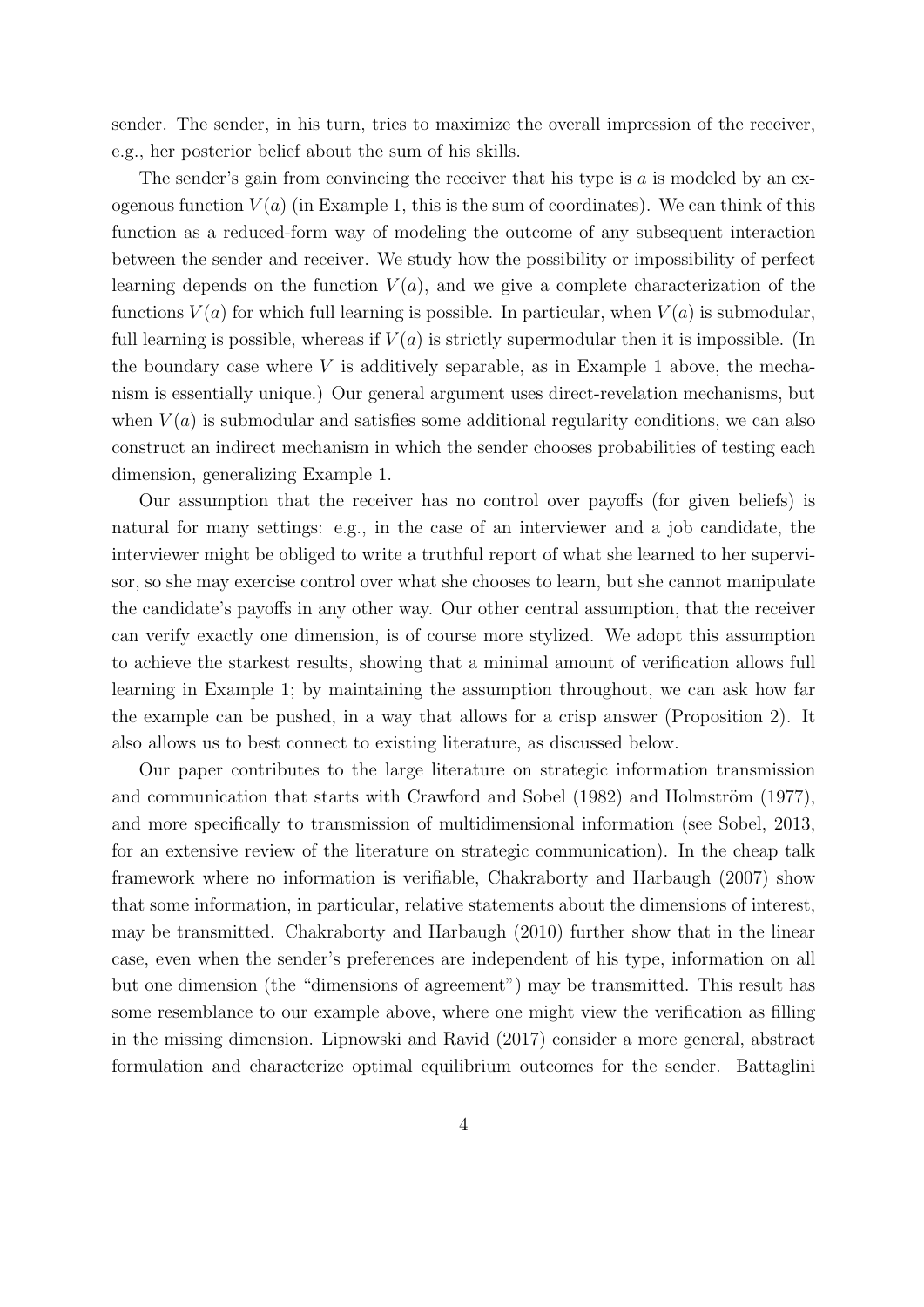(2002) studies cheap talk with multiple senders; his model shares with ours the possibility of full learning.<sup>1</sup>

The paper that is the most related to ours is Glazer and Rubinstein (2004), which also studies a receiver ("listener") who is trying to elicit multidimensional information from the sender ("speaker") and is able to verify at most one dimension. In that paper, the receiver uses the information learnt to make a binary decision, e.g. whether to hire the sender or not, and the sender has a constant preference over decisions, e.g. always prefers to be hired.<sup>2</sup> In our terms this corresponds to assuming that  $V$  can take two values. The receiver wishes to minimize the probability of a mistake. The authors characterize the optimal mechanism as a solution to a particular linear programming problem, show that it takes a fairly simple form, and show that random mechanisms may be necessary to achieve the optimum. In contrast to their paper, we consider a broader range of payoffs for the sender, but focus on the possibility of full learning, which is not discussed in Glazer and Rubinstein (2004). In their setting, if full learning were possible, it would of course be optimal.<sup>3</sup>

Azar and Micali (2018) also study a problem in which an agent has access to a highdimensional vector, and the principal wishes to know the value of some function of the vector, without having the whole vector communicated. They show a result with some resemblance to ours: their principal can incentivize approximate revelation of the true value while verifying just one component. They allow the principal to design the incentives freely, in contrast to our exogenously given  $V(a)$ .

Our paper is also related in spirit to other literature on communication with verification. Dziuda and Salas (2018) study a cheap-talk model in which the receiver may learn that the sender lied, but without learning what the truth was; in their model, discovery of lies is random and exogenous, unlike ours where verification is the object of design. Deb and Stewart (2018) study an adaptive testing problem where there is a limit on the number of tests that may be performed, as in our model. There is also a growing branch of the mechanism design literature with costly verification, started by Townsend (1979), and more recently including Kartik and Tercieux (2012), Ben-Porath, Dekel, and Lipman (2014), and Erlanson and Kleiner (2017).

The rest of the paper proceeds as follows. In Section 2, we set up the framework and

<sup>1</sup>Other papers addressing full or nearly-full learning with multiple senders include Ambrus and Takahashi (2008), Meyer, Moreno de Barreda, and Nafziger (2019), and Ambrus and Lu (2014).

<sup>2</sup>Glazer and Rubinstein (2004) also mention a number of further examples of applications, which could apply to our paper as well.

<sup>3</sup>Other papers studying communication of multidimensional information include Austen-Smith and Fryer (2005), Polborn and Yi (2006), and Egorov (2015).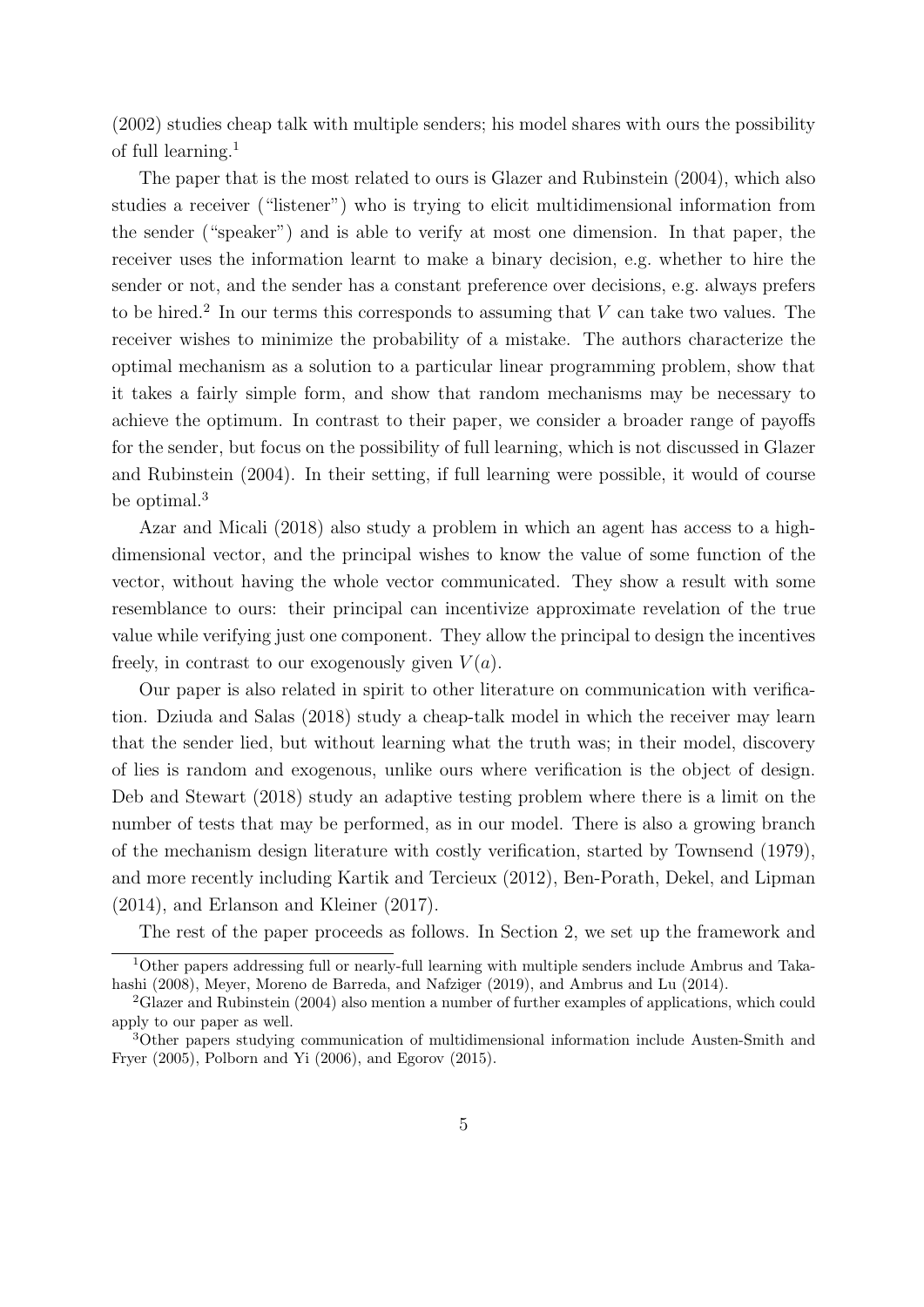define the notion of a valid mechanism. Section 3 analyzes the model, characterizing when full learning is possible. Section 4 considers robustness to several variations, including adding a condition on off-path beliefs that limits the possibility of punishing deviations by the sender. Section 5 is a conclusion, where we discuss some practical takeaways and open questions for further inquiry.

## 2 Setup

There are two agents, whom we call the *sender* and the *receiver*. The sender has multidimensional private information, which we call his type and denote  $a = (a_1, \ldots, a_n) \in A$ , where  $A = [0, \infty)^n$  is the space of possible types. This type follows a prior distribution  $\Phi \in \Delta(A).$ 

After the sender and receiver interact, the receiver will be left with some (possibly probabilistic) posterior belief  $\mu \in \Delta(A)$  concerning the sender's type. We take as given a function  $V: \Delta(A) \to \mathbb{R}; V(\mu)$  denotes the payoff that the sender gets if he induces belief  $\mu$ . In particular, for a type  $a \in A$ , we write  $V(a)$  for the payoff that the sender gets if he induces a belief that is a point mass on  $a$ . For instance, in the job candidate example,  $V(\mu)$  could represent the salary that the candidate will receive if the interviewer's posterior belief is  $\mu$  (perhaps this is simply the posterior expectation of his marginal product for the firm). In the prosecution example,  $V(\mu)$  would denote the probability that the prosecutor drops the case. More generally, we have in mind a signaling-game-like situation in which, after learning, the receiver takes some action that generates a payoff for the sender. We have no need to model this action explicitly, so instead we summarize it with the function  $V(\cdot)$ .

When the sender communicates with the receiver, he faces uncertainty over what belief  $\mu$  will be induced: in particular, if the receiver plans to verify a randomly chosen dimension,  $\mu$  may depend on which dimension is verified. We assume that  $V(\cdot)$  is a von Neumann-Morgenstern utility function, so that the sender acts to maximize the expectation of  $V(\mu)$ . We assume throughout that V is weakly increasing: if  $\mu, \mu' \in \Delta(A)$ , and  $\mu$ first-order stochastically dominates<sup>4</sup>  $\mu'$ , then  $V(\mu) \geq V(\mu')$ . We also normalize  $V(0) = 0$ (hereinafter, we use 0 to denote the null vector when it does not cause confusion).

The sender and the receiver can engage in a strategic interaction with the following structure: The sender can transmit a message. The receiver can then verify one component

<sup>&</sup>lt;sup>4</sup>Probability distribution  $\mu$  (weakly) first-order stochastically dominates  $\mu'$  if  $\mathbb{E}_{x\sim\mu}[f(x)] \geq \mathbb{E}_{x\sim\mu'}[f(x)]$ for all increasing functions  $f$  for which the expectations are defined (see, e.g., Van Zandt and Vives, 2007, p. 349).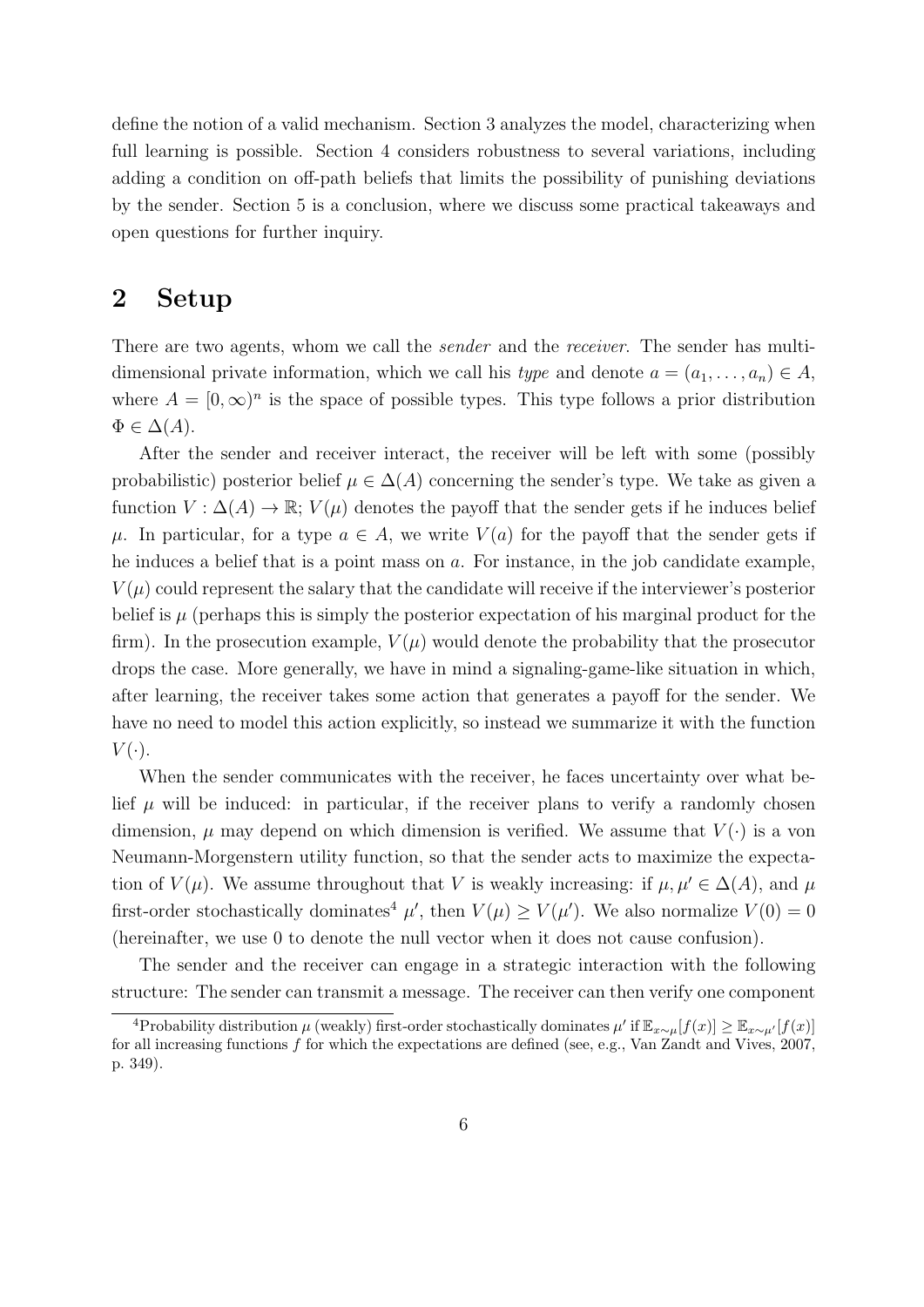of the sender's type. We assume that if the receiver chooses to verify dimension  $i$ , she then learns the value of  $a_i$  perfectly. The receiver can commit in advance to the verification strategy, but has no control over the post-verification interaction and thus simply takes as given the function  $V(\cdot)$ . We also assume, in line with the mechanism design tradition, that the receiver can choose an equilibrium of the ensuing game.

We assume that the receiver simply wishes to learn as much as possible. In particular, our interest is whether there exists a way for the receiver to learn the sender's type perfectly in equilibrium. Notice that we can ask this question without committing to a particular numerical objective for the receiver to maximize.

Formally, the object chosen by the receiver  $-$  describing both the game in which the sender and receiver interact, and the equilibrium thereof  $-$  is a mechanism, a tuple  $\mathcal{M} = (M, \sigma, p, \mu)$ , where:

- $M$  is a message space;
- $\sigma: A \to \Delta(M)$  is a (possibly mixed) reporting strategy for the sender;
- $p$  is a (possibly mixed) verification strategy for the receiver, specifying probabilities  $(p_1(m), \ldots, p_n(m))$  that sum to 1, for each  $m \in M$  (here  $p_i(m)$  is the probability of verifying dimension  $i$ <sup>5</sup>
- $\mu$  is a belief system for the receiver, specifying posteriors  $\mu(h) \in \Delta(A)$  for each  $h \in H$ , where

$$
H = \{(m, i, s) : m \in M, p_i(m) > 0, s \in [0, \infty)\}\
$$

is the set of *(receiver)* histories that are possible given verification strategy  $p$ .

Note that the receiver's beliefs are defined as functions of the history; a history  $(m, i, s)$ means that message  $m$  was sent, dimension  $i$  was verified, and the value observed was  $s$ . We assume that once the belief  $\mu$  is induced, the sender receives a payoff equal to  $V(\mu)$ .

We say that the mechanism is a *direct mechanism* if the sender just reports his type truthfully:  $M = A$ , and  $\sigma(a) = a$  (deterministically) for each a.

We say that the mechanism is *valid* if the sender's strategy and beliefs constitute an equilibrium (more specifically, a weak PBE). That is, validity requires the following:

<sup>&</sup>lt;sup>5</sup>Notice that this formulation *requires* the receiver to check one dimension. We could also allow for some probability  $p_0(m)$  of not checking anything, at the cost of some notational inconvenience. This would not help the receiver: for any full-learning mechanism that places positive probability on no verification, we could move this probability mass onto verifying dimension 1 without weakening the incentives for truthful reporting.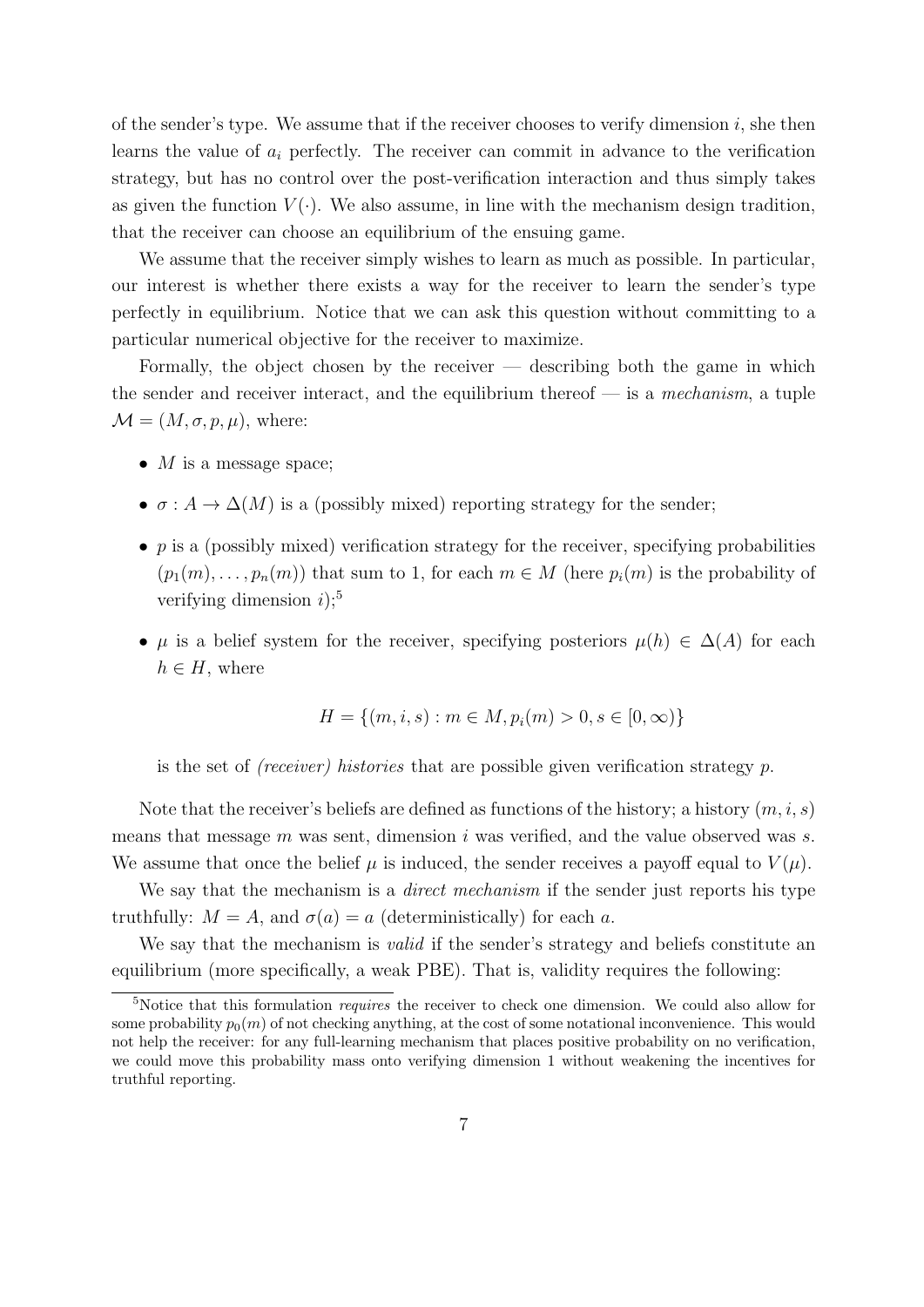• Incentive compatibility (for sender): For each  $a \in A$ ,  $\sigma(a)$  has its support contained in the set of  $m \in M$  that maximize

$$
\sum_{i=1}^{n} p_i(m) V(\mu(m, i, a_i)).
$$

• Bayesian updating: Let  $\bar{H} = A \times H$  denote the set of full histories, specifying both the sender's true type and the interaction with the receiver. The prior Φ and the strategies  $\sigma, p$  together induce a probability distribution  $\overline{\zeta}$  over  $\overline{H}$ . Let  $\zeta$  be the marginal distribution over  $H$ . Then, we require that for any measurable set of receiver histories  $H' \subset H$  and any measurable set of types  $A' \subset A$ ,

$$
\int_{H'} \mu(h)(A') d\zeta(h) = \overline{\zeta}(A' \times H').
$$

Note that we have not required incentive compatibility for the receiver's verification. This reflects the assumption that the receiver commits in advance to the verification strategy. Our definition of  $H$  in the specification of beliefs also reflects this assumption: we do not require beliefs to be defined at "histories"  $(m, i, s)$  that would be reachable only if the receiver failed to follow the verification strategy.

Bayesian updating serves to pin down beliefs at on-path histories, but imposes no constraints on beliefs at off-path histories. It will sometimes be convenient to focus on mechanisms satisfying the following:

• Punishment beliefs: For any receiver history  $h = (m, i, s)$  that is outside the support of  $\zeta$ , the belief  $\mu(h)$  is a point mass on type 0.

Indeed, by a standard argument, any outcome that can be supported by some valid mechanism can in particular be supported by one with punishment beliefs.<sup>6</sup>

Notice, however, that punishment beliefs effectively mean that at off-path histories, the receiver does not place full faith in the accuracy of the verification technology, since if  $s \neq 0$ , the verification shows that the sender is not actually the zero type. We could alternatively impose the following condition:

• Trusted verification: For any history  $h = (m, i, s)$ , the belief  $\mu(h)$  puts no probability on types a with  $a_i \neq s$ .

 ${}^{6}$ See the proof of Lemma 0 in the Appendix.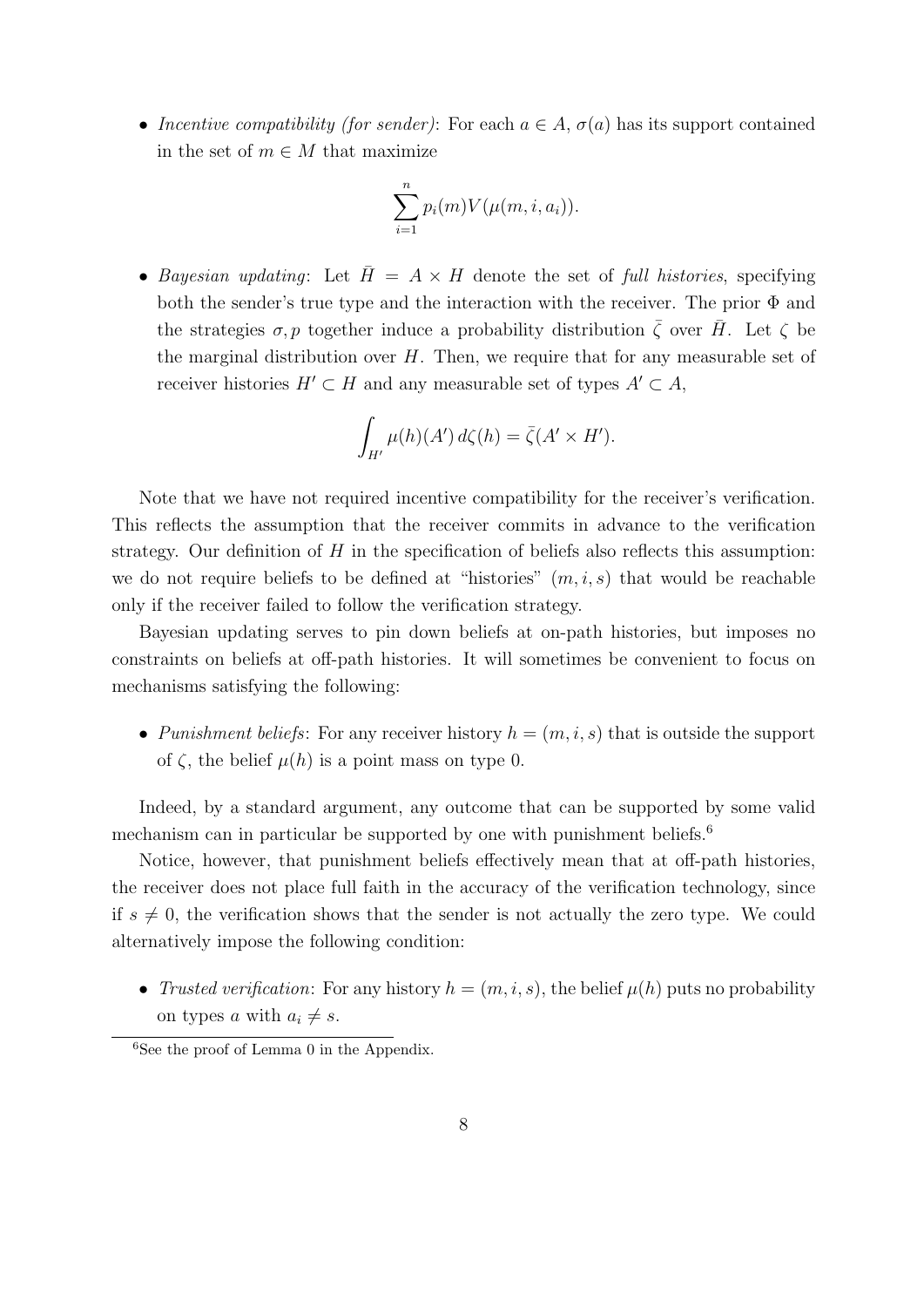For our main analysis, we will not impose this condition. The model without trusted verification has several interpretations: We could view the model as a limiting case where the receiver has infinitesimal uncertainty about the correctness of the verification technology. We could also treat it as a shorthand for a situation in which the receiver can commit to give the worst payoff  $V(0)$  when the sender is known to have deviated (for example, in the employment application, we might simply imagine that the company refuses to hire a candidate who has been caught lying; in the insurance claim example, the insurance company might not be obligated to honor any claims if it has shown that one claim was false). Finally, we can also associate it with an alternative model in which the receiver can only perform verifications of the form "is  $a_i$  equal to s?" for a specific value of s, rather than "what is  $a_i$ ?" In such a model, an off-path negative answer would generally not preclude the punishment belief that places all weight on type 0. (For brevity, we avoid writing out this alternative model in full.) In any case, in Section 4 we will consider imposing trusted verification and will show that our main conclusions are robust to it.

We are particularly interested in mechanisms that allow full learning of the sender's type.<sup>7</sup>

• Full learning: For every type a, at every history  $h \in H(a \mid \mathcal{M})$ , the belief  $\mu(h)$  is a point mass on type a. Here, we define

$$
H(a \mid \mathcal{M}) = \{ (m, i, a_i) \in H : m \in \text{supp}(\sigma(a)) \},
$$

the set of histories that can arise when the sender has type a.

Before moving on, we add one observation: The function  $V(\cdot)$  appears only in the incentive compatibility condition, and this condition is invariant under translating the whole function  $V(\cdot)$  by a constant. Thus it is indeed just a normalization to assume that  $V(0) = 0.$ 

<sup>&</sup>lt;sup>7</sup>In some applications, we may think the receiver is content to learn the value of  $V(a)$  without learning a itself: e.g. the employer may be interested in knowing the worker's total output, but not how it is achieved. While learning  $V(a)$  may appear to be a simpler problem than learning a, in fact it is not: if there is a valid mechanism that allows the receiver to learn  $V(a)$ , there is also one that achieves full learning. For a formal statement and proof, see Proposition A2 in the Appendix.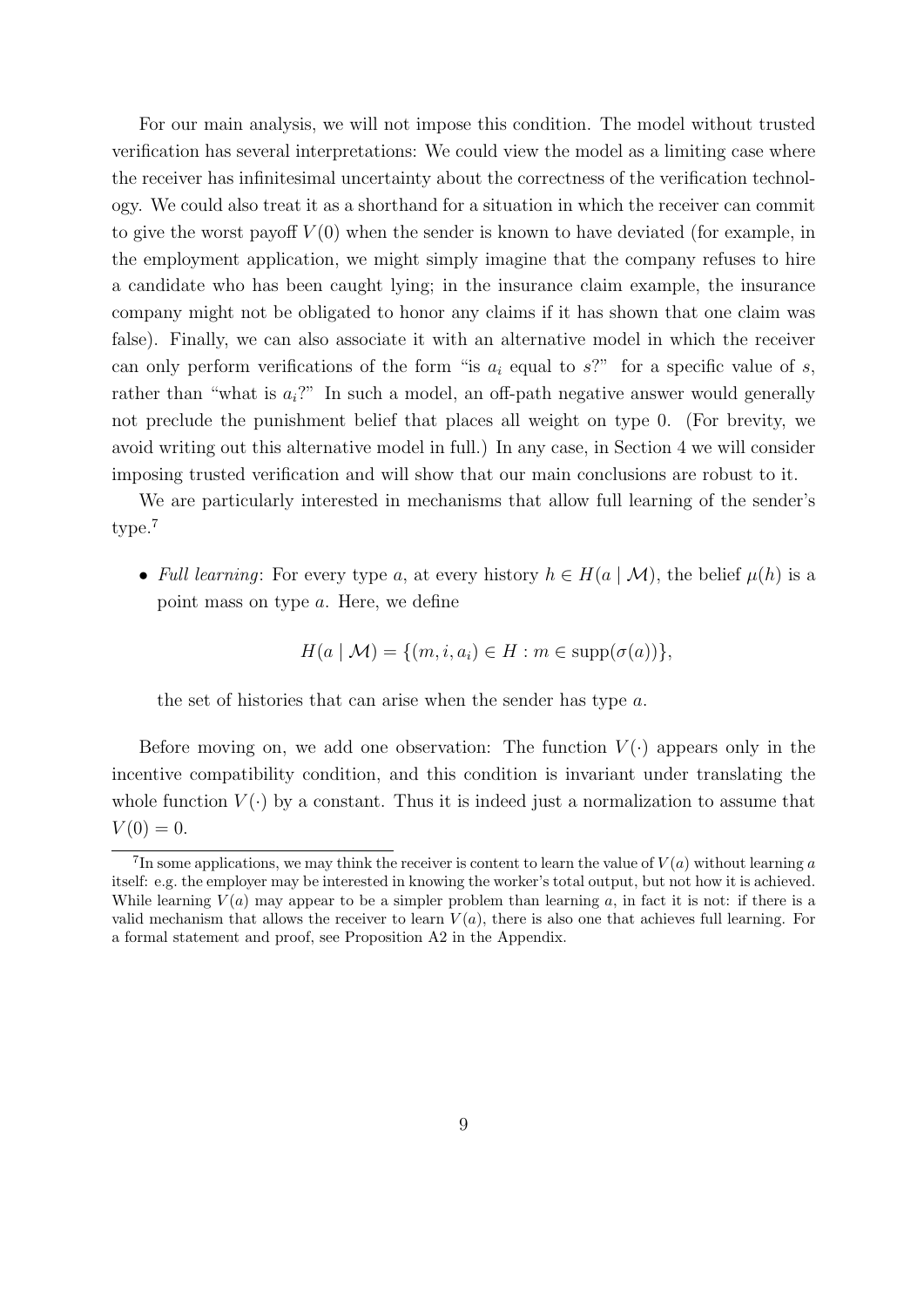## 3 Main Analysis

#### 3.1 Initial observations

Our main question is: For what payoff functions  $V(\cdot)$  does there exist a mechanism that achieves full learning?

We begin with a version of the revelation principle. This shows that we can restrict attention to direct mechanisms, and also can assume punishment beliefs as described above.

Lemma 0. If there exists a valid mechanism with full learning, then there exists a valid direct mechanism satisfying punishment beliefs and full learning.

The proofs of this and other results that are not given in the text are in the Appendix.

By focusing on direct mechanisms that furthermore satisfy punishment beliefs, we see that we need only specify the verification strategy  $p$ , since the message space, sender strategy and beliefs are pinned down. Specifically, full learning is possible if and only if there exists a choice of verification probabilities  $p = (p_1, \ldots, p_n)$ , with each  $p_i : A \to [0, 1]$ and  $\sum_i p_i(a) = 1$  for all a, satisfying the incentive compatibility condition for all types a and  $\hat{a}$ :

$$
V(a) \ge \left(\sum_{i:\ \hat{a}_i = a_i} p_i(\hat{a})\right) V(\hat{a}).\tag{1}
$$

Indeed, here the left side represents the payoff that the sender gets from truthfully reporting type a, which will be  $V(a)$  no matter which dimension is verified, and the right side is the expected payoff from reporting  $\hat{a}$ , given the punishment beliefs.

As the condition (1) makes clear, we do not actually need to concern ourselves with  $V(\mu)$  for arbitrary beliefs  $\mu$ ; only the values of V on degenerate beliefs matter. So for the remainder of the paper, we will think of  $V$  as being defined only on  $A$ , instead of on  $\Delta(A)$ . Then, the monotonicity requirement just says that if  $a' \le a$  (componentwise) then  $V(a') \leq V(a)$ .

#### 3.2 Additively separable case

We begin by reconsidering (and slightly generalizing) Example 1 from the Introduction. We show that the verification probabilities that allow full learning not only exist for any n, but are essentially unique.

Specifically, suppose  $V(a)$  is additively separable in its components, so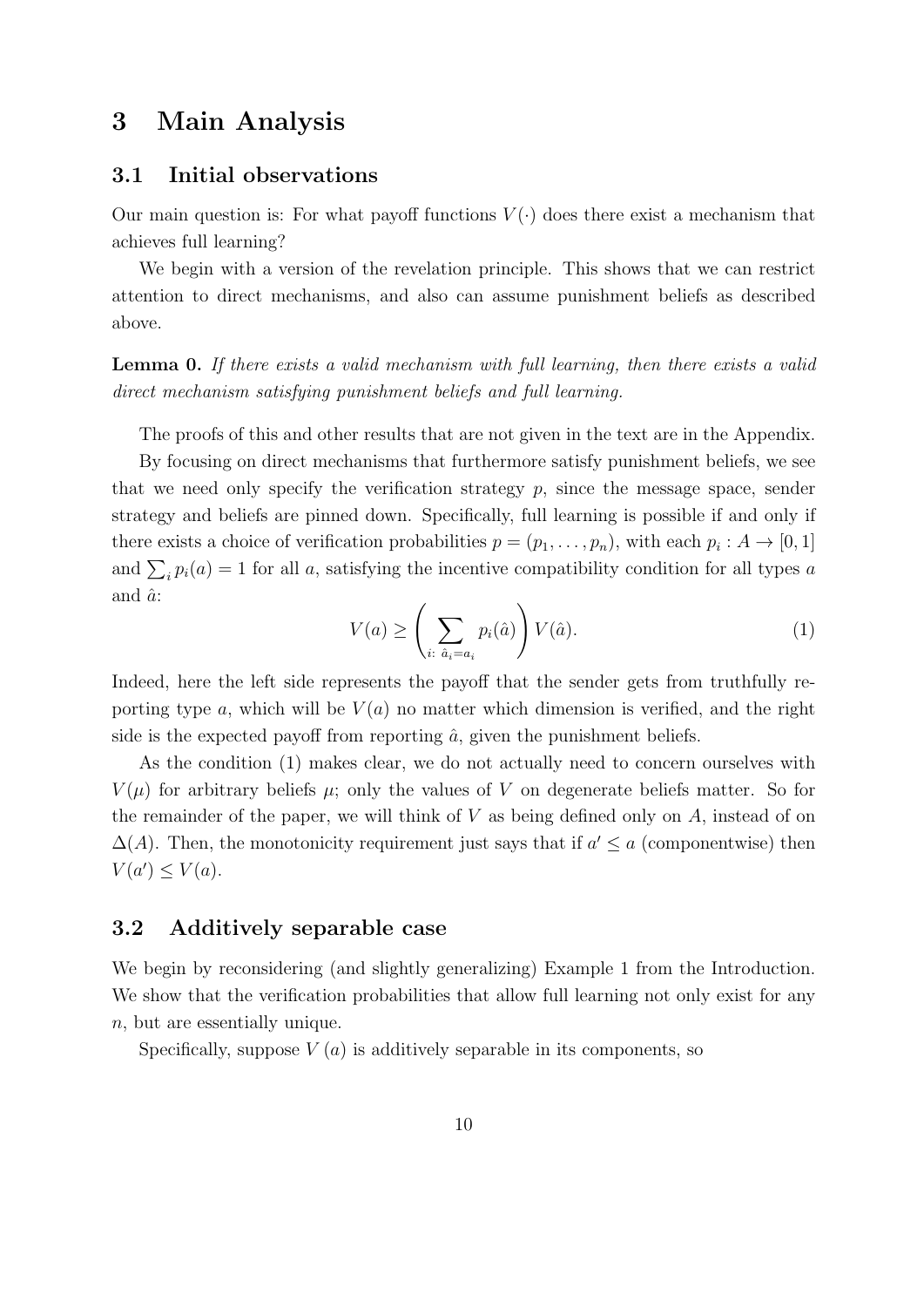$$
V(a) = \sum_{i=1}^{n} v_i(a_i),
$$
\n(2)

where  $v_i : [0, \infty) \to \mathbb{R}$  are increasing functions. Since we assumed  $V(0) = 0$ , we may pick  $v_i(\cdot)$  such that  $v_i(0) = 0$  for each i.

**Proposition 1.** Suppose that V is additively separable and defined by  $(2)$ . Then, full learning is achieved by the valid direct mechanism using the verification probabilities

$$
p_i(a) = \frac{v_i(a_i)}{V(a)} = \frac{v_i(a_i)}{v_1(a_1) + \dots + v_n(a_n)} \quad (1 \le i \le n)
$$

for each a such that  $V(a) \neq 0$  (and arbitrary verification probabilities for a such that  $V(a) = 0$ ). Furthermore, these probabilities are unique: If  $\mathcal{M} = (M, \sigma, p, \mu)$  is a valid (possibly indirect) mechanism with full learning, then for any type  $a \in A$  with  $V(a) > 0$ , for any  $m \in \text{supp}(\sigma(a))$ , we have

$$
p_i(m) = \frac{v_i(a_i)}{v_1(a_1) + \dots + v_n(a_n)} \quad (1 \leq i \leq n).
$$

Proof. For existence, we just need to check that incentive compatibility (1) is satisfied. For any  $\hat{a}$ , the right-hand side of (1) equals  $\sum_{i:\hat{a}_i=a_i} v_i(\hat{a}_i)$ . This is clearly at most  $\sum_{i=1}^n v_i(a_i)$  $V(a)$ , as needed.

To prove uniqueness, consider any type  $a$ , and the alternative type  $a'$  that agrees with a in all coordinates except in coordinate i, where  $a'_i = 0$ . Let m be any message in the support of  $\sigma(a)$ .

The assumption of full learning implies that, if type  $a'$  sends message  $m$  and coordinate i is not verified, then the resulting belief places probability 1 on type  $a$ , and the sender gets reward  $V(a)$ . Hence, the expected payoff to sending message m is at least  $(1-p_i(m))V(a)$ . So incentive compatibility for the pair of types  $a'$  and  $a$  implies

$$
V(a') \ge (1 - p_i(m))V(a),
$$

which implies

$$
p_i(m) \ge \frac{V(a) - V(a')}{V(a)} = \frac{v_i(a_i)}{v_1(a_1) + \cdots + v_n(a_n)}.
$$

Since we must also have  $\sum_{i=1}^{n} p_i(m) = 1$ , these inequalities must hold as equalities.  $\Box$ 

The mechanism suggested in Proposition 1 has several remarkable properties. To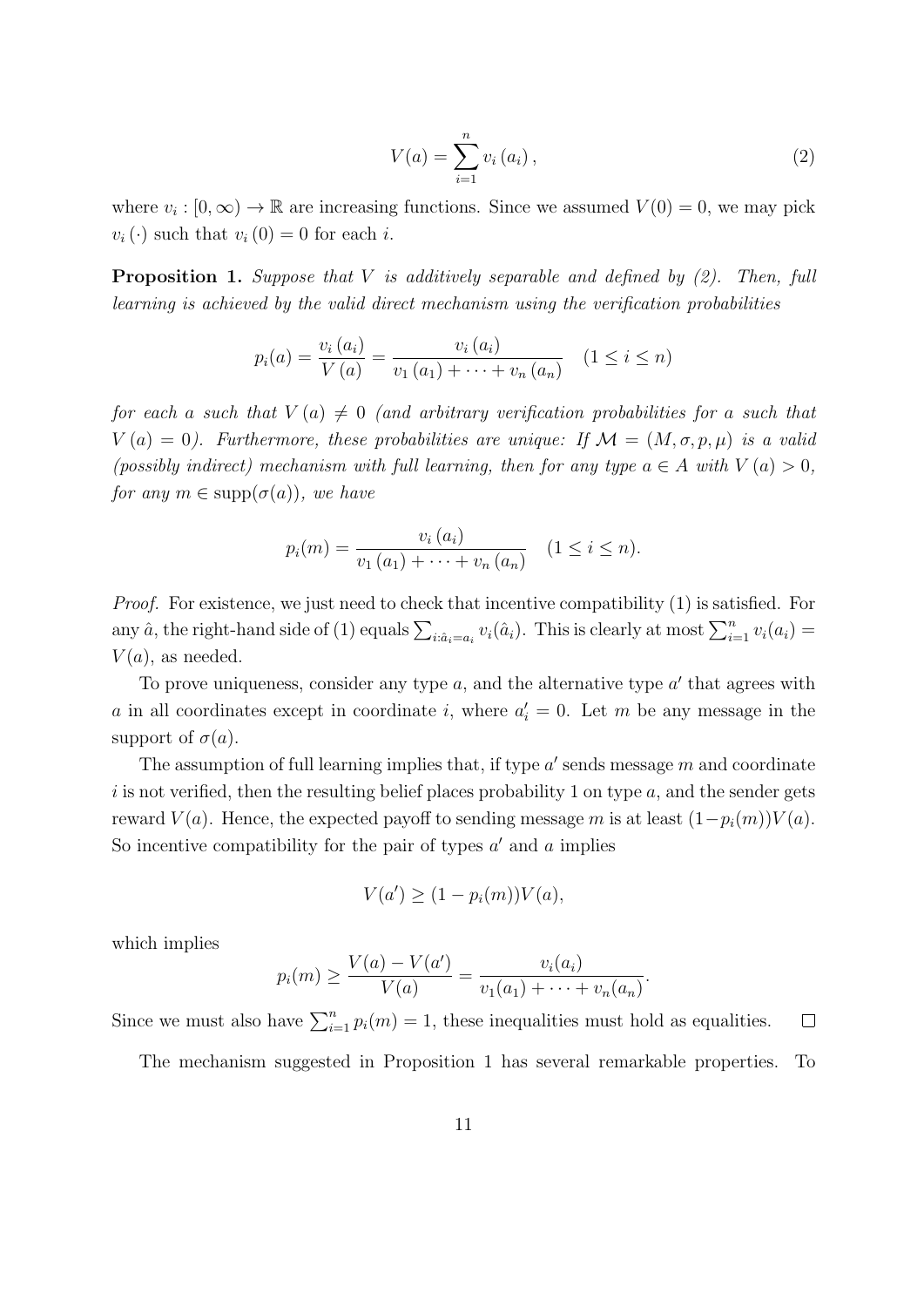state them, assume for simplicity that each  $v_i$  is strictly increasing and continuous, and in particular  $V(a) = 0 \Leftrightarrow a = (0, \ldots, 0).$ 

- The mechanism can be implemented as an indirect mechanism, as in the Introduction, where the sender chooses a probability distribution  $(q_1, \ldots, q_n)$  over dimensions to verify (so M is an  $(n-1)$ -dimensional simplex of probabilities). When dimension i is verified and the observed value is s, the receiver infers  $v_j(a_j) = \frac{q_j}{q_i} v_i(s)$  for each j, and so infers a completely by inverting each  $v_j$ .
- The mechanism also does not actually require the receiver to commit to the verification strategy, as we have assumed. Indeed, if she could freely choose which component to verify, note that once she has heard message  $m$ , she expects to end up believing that the sender is type m (and to give reward  $V(m)$ ) regardless of which component she verifies, so she is indifferent at this stage.
- The mechanism does not depend on the distribution of sender's type Φ. Moreover, it would perform just as well if the receiver had a wrong belief about Φ. Implementing this mechanism therefore requires the receiver to know the payoff function  $V(\cdot)$  and nothing else.
- In the case where all  $v_i$  are linear, the indirect implementation highlights that the parties do not need to agree on the "scale" in which the type is measured, i.e. it works even if the sender perceives his type as  $(\lambda a_1, \ldots, \lambda a_n)$  rather than  $(a_1, \ldots, a_n)$ , for an arbitrary positive scalar  $\lambda$ .

As it turns out, all these properties, with the exception of the last one, hold quite a bit more generally.

#### 3.3 General characterization

We now provide a necessary and sufficient condition for full learning to be achievable. For this we need a bit of notation. Whenever  $S \subset \{1, \ldots, n\}$  is a set of indices and  $a \in A$ , define  $a|_S$  as the type that agrees with a on the components  $i \in S$ , and whose other coordinates are all zero. Also, when S has a single element i, we will write  $a|_i$  rather than  $a|_{\{i\}}.$ 

Proposition 2. There exists a valid mechanism that achieves full learning if and only if V satisfies the following condition. For every  $a \in A$ , and any collection of nonnegative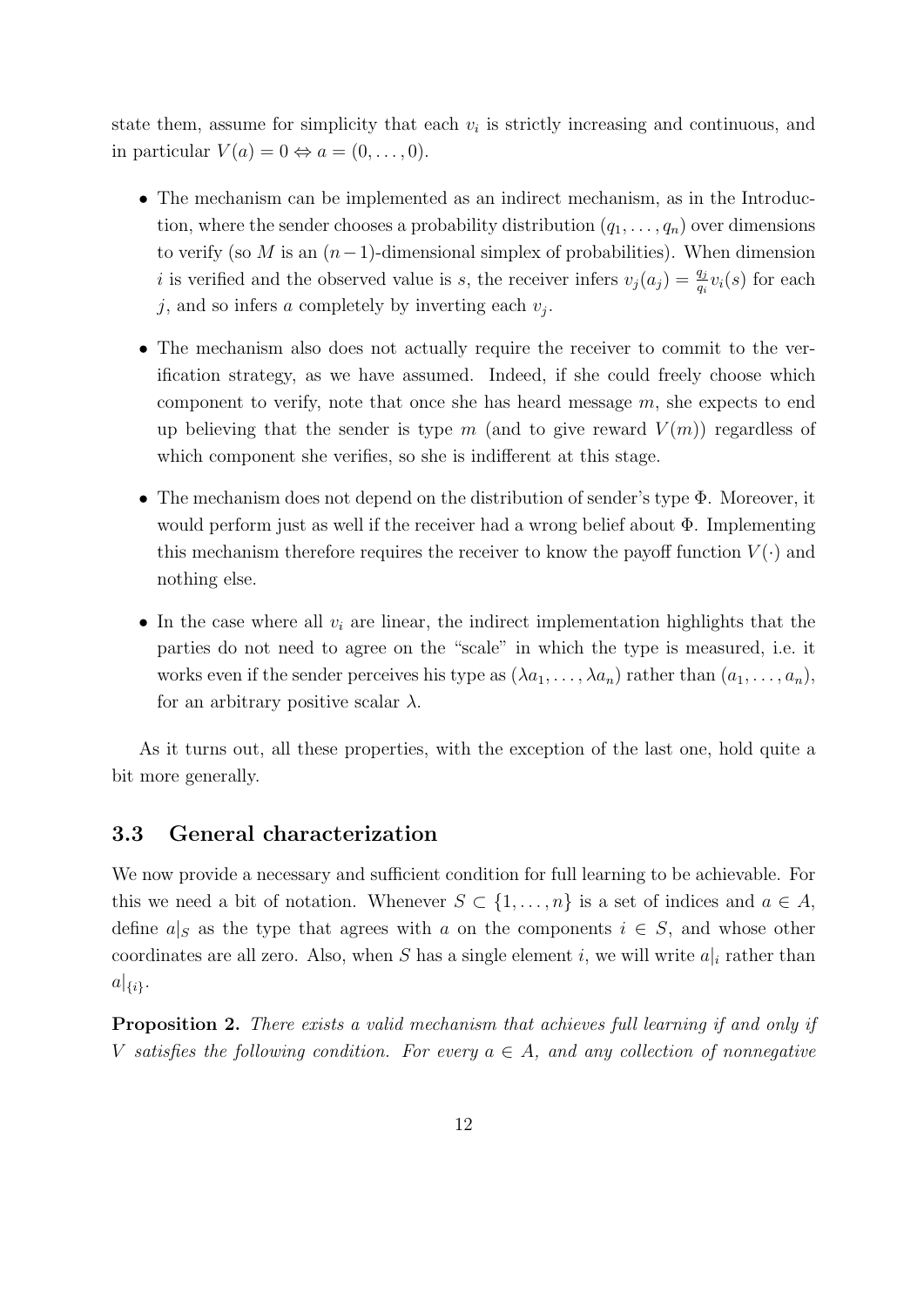weights  $\lambda_S$  for each of the  $2^n$  sets  $S \subset \{1, \ldots, n\}$  that satisfies  $\sum_{S:i\in S} \lambda_S = 1$  for each index  $i = 1, \ldots, n$ , we have

$$
V(a) \le \sum_{S \subset \{1,\dots,n\}} \lambda_S V(a|_S).
$$

To see why the characterization takes this form, consider what happens to the incentive condition (1) when we hold fixed the report  $\hat{a}$ , and also hold fixed the coordinates  $a_i$  of the true type for which  $a_i = \hat{a}_i$ , but vary the other coordinates  $a_j$ . Then the right side of  $(1)$  is constant, while the left side is increasing in a. Consequently, the constraint is tightest when  $a = \hat{a}|_S$  for some set S: if we can deter these types a from reporting  $\hat{a}$ , then all other types are deterred as well. So full learning is achievable as long as we can choose the verification probabilities for each type  $\alpha$  to deter misreporting by the (finitely many) types  $a|_S$ . The proposition gives a duality-based characterization of when this is possible.

The condition in Proposition 2 takes a particularly simple form if  $n = 2$ : the only possible weights are of the form  $\lambda_{\{1\}} = \lambda_{\{2\}} = \lambda$  and  $\lambda_{\{1,2\}} = 1 - \lambda$ , and the condition simplifies to  $V(a) \leq V(a|_1) + V(a|_2)$ . Indeed, in this case, the argument from the previous paragraph implies that taking  $p_1(a) = V(a|_1)/V(a)$  and  $p_2(a) = 1-p_1(a)$  will suffice. The following result describes the complete set of verification probabilities.

**Proposition 3.** If  $n = 2$ , then there is a valid mechanism that achieves full learning if and only if  $V(a) \leq V(a|_1) + V(a|_2)$  for each a. A direct mechanism is valid if and only if verification probabilities satisfy, for any a:

$$
p_1(a) \ge 1 - \frac{V(a|_2)}{V(a)},
$$
  $p_2(a) \ge 1 - \frac{V(a|_1)}{V(a)}.$ 

#### 3.4 Submodular and supermodular functions

Here we give a couple of illustrative applications of Proposition 2.

First, suppose that the payoff function  $V$  is submodular.<sup>8</sup> In this case, the condition in Proposition 2 holds, and in fact the proof of that proposition leads to a simple explicit construction for a direct mechanism with full learning, which we state as a separate result.

To state the result formally, extending our  $a|_S$  notation, for each  $a \in A$  and each  $i = 1, \ldots, n$ , let  $a|_{[i]}$  be the type whose first i components agree with a, and whose remaining  $n - i$  components are all zero. Consistently with this, let also  $a|_{[0]} = (0, \ldots, 0)$ .

<sup>&</sup>lt;sup>8</sup>The function V is *submodular* if  $V(a \vee a') + V(a \wedge a') \leq V(a) + V(a')$  for all  $a, a'$ , where  $\vee$  denotes componentwise max and  $\land$  denotes componentwise min. V is *strictly submodular* if the inequality holds strictly whenever  $\{a \lor a', a \land a'\} \neq \{a, a'\}.$  V is supermodular (resp. strictly supermodular) if  $-V$  is submodular (resp. strictly submodular). Additively separable functions are both sub- and supermodular.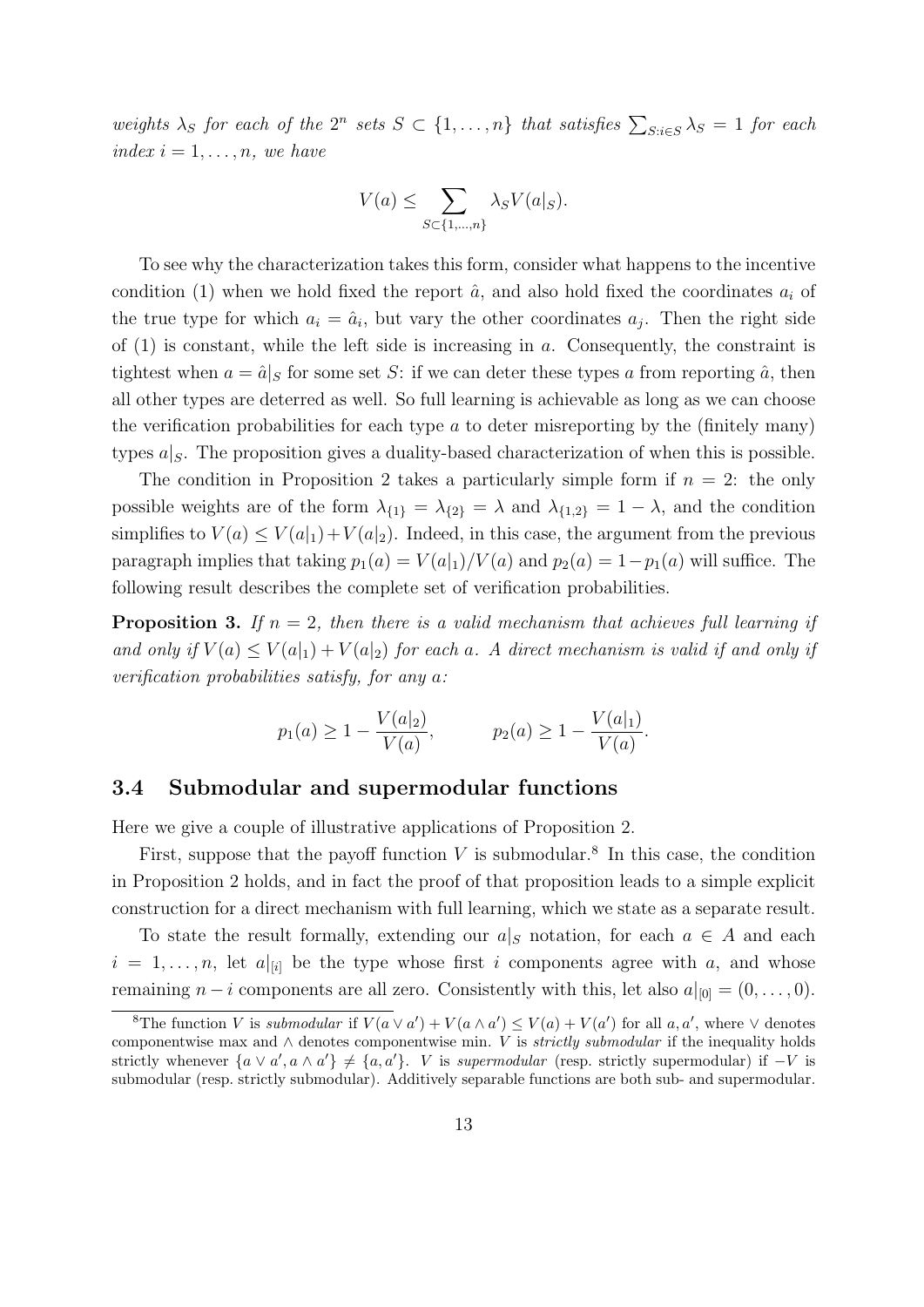**Proposition 4.** Suppose that V is submodular. Then the following valid direct mechanism achieves full learning: If  $V(a) > 0$ , dimension i is verified with probability

$$
p_i(a) = \frac{V(a|_{[i]}) - V(a|_{[i-1]})}{V(a)},
$$

and if  $V(a) = 0$ , the probabilities are chosen arbitrarily.

On the other hand, if  $V$  is (strictly) supermodular, full learning is not achievable. For example, suppose  $V(a_1, a_2) = \min\{a_1, a_2\}$ . To deter deviations to reporting type  $(1, 1)$ , the first dimension must be tested with probability 1 (otherwise type  $(0, 1)$ ) would misreport), but likewise the second dimension must be tested with probability 1, and we cannot do both. By the exact same reasoning,  $V(a_1, a_2) = a_1 a_2$  would not allow full learning either.

In fact, we can give a broader impossibility result:

Proposition 5. Suppose that there is a type a such that

$$
V(a) > \sum_{i=1}^{n} V(a|_i).
$$
 (3)

Then there does not exist a valid mechanism that achieves full learning.

Note that if V is strictly supermodular (and  $V(0) = 0$  as we have assumed), then the condition in the proposition is satisfied for any type a that is positive in every coordinate. So, the proposition covers such functions (but is also much more general).

Proof. Take type a for which the inequality holds. Note that the condition in Proposition 2 is violated, by taking  $\lambda_{\{i\}} = 1$  for each i, and  $\lambda_S = 0$  for all non-singleton sets.  $\Box$ 

For a simple intuition about why the submodular versus supermodular distinction arises, think about the job candidate with two possible skills, as in Example 1. A candidate who is strong on one skill but weak on the other has a potential incentive to pretend to be strong on both. This can be deterred if the weak skill is verified with sufficiently high probability. But if the skills are complements (supermodular case), the gains from appearing to be strong on both skills rather than just one are high, and there is no way to choose verification probabilities to deter both a (strong math, weak coding) candidate and a (weak math, strong coding) candidate. Whereas if the skills are substitutes (submodular case), the gains are smaller and this can be done.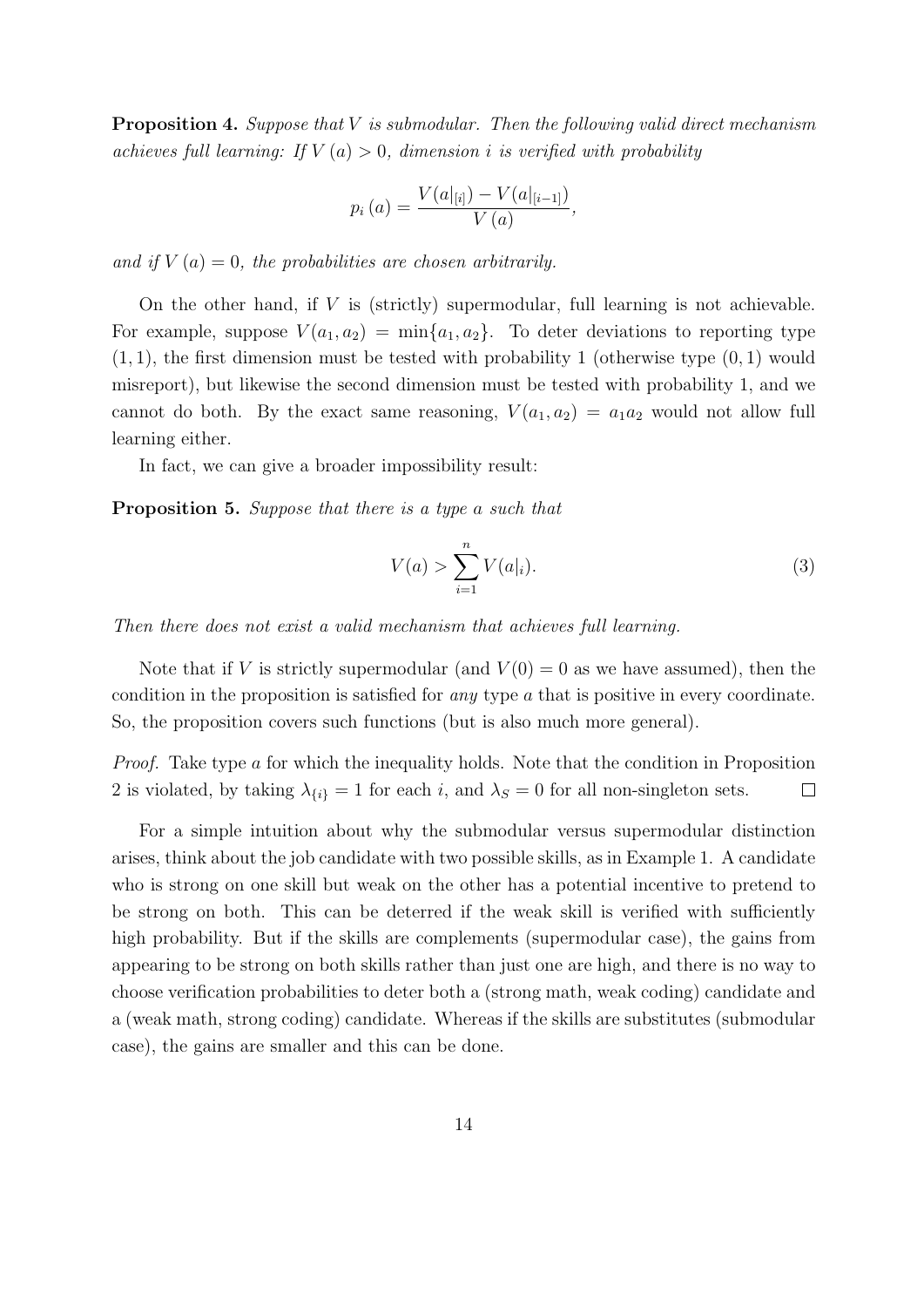For some specific, stark examples, consider first the function  $V(a_1, a_2) = \max\{a_1, a_2\}$ , which is submodular. In this case, full learning is achievable simply by always testing whichever coordinate is reported higher — which is in line with Proposition 3. In contrast, in the case of function  $V(a_1, a_2) = \min\{a_1, a_2\}$ , which is supermodular, full learning is not achievable.

#### 3.5 Indirect mechanisms

The results presented in the preceding subsections provide a general characterization of when full learning is achievable. The construction employed a direct mechanism that, in particular, required punishing the sender with the worst possible belief in case verification failed.

In Example 1, however, we used an indirect mechanism, in which the sender effectively just reports the probability vector  $q$  by which he should be tested, and the one verified coordinate is then used to infer all other coordinates. In general, this has a few advantages. First, essentially all histories are on-path (provided that  $\Phi$  has full support), so we do not need to worry about the choice of off-path beliefs. Second, direct mechanisms with punishment beliefs are fragile in the sense that, if the sender's belief about his own type is off by an  $\varepsilon$  amount, the receiver ends up with a posterior that is very far from the truth; indirect mechanisms avoid this fragility, as long as  $V$  is continuous.<sup>9</sup> A third advantage is that, if the receiver could actually choose not to verify anything, and verifying came at a small cost  $\varepsilon > 0$ , then in a direct mechanism, the receiver ex-post would not have the incentive to actually carry out the verification, whereas in an indirect mechanism she could, since she is still uncertain about the type after hearing the message.

Hence, we might naturally wonder whether the indirect mechanism can be readily generalized to other  $V(\cdot)$ . As it turns out, it generalizes quite broadly: we can give a construction for any V that is submodular and satisfies some regularity conditions, although our construction is not quite as explicit as the one in Proposition 4 above.

Specifically, suppose that  $V$  is submodular and continuously differentiable, and write  $V_i$  for the derivative with respect to coordinate i. Suppose further that all partial derivatives  $V_i$  are bounded in an interval  $[k, K]$ , where  $0 < k < K < \infty$ . These assumptions will be maintained for the remainder of this subsection. Note that the set of submodular functions satisfying these regularity conditions is dense in the set of all increasing continuous

<sup>&</sup>lt;sup>9</sup>In the working paper version, Carroll and Egorov (2018), we also consider a related fragility issue: what if the signal is noisy, instead of revealing  $a_i$  exactly? Then direct mechanisms fail, and the receiver must resort to indirect mechanisms. We construct a parameterized example to show that the receiver can use indirect mechanisms to learn the sender's type almost perfectly when the level of noise is small.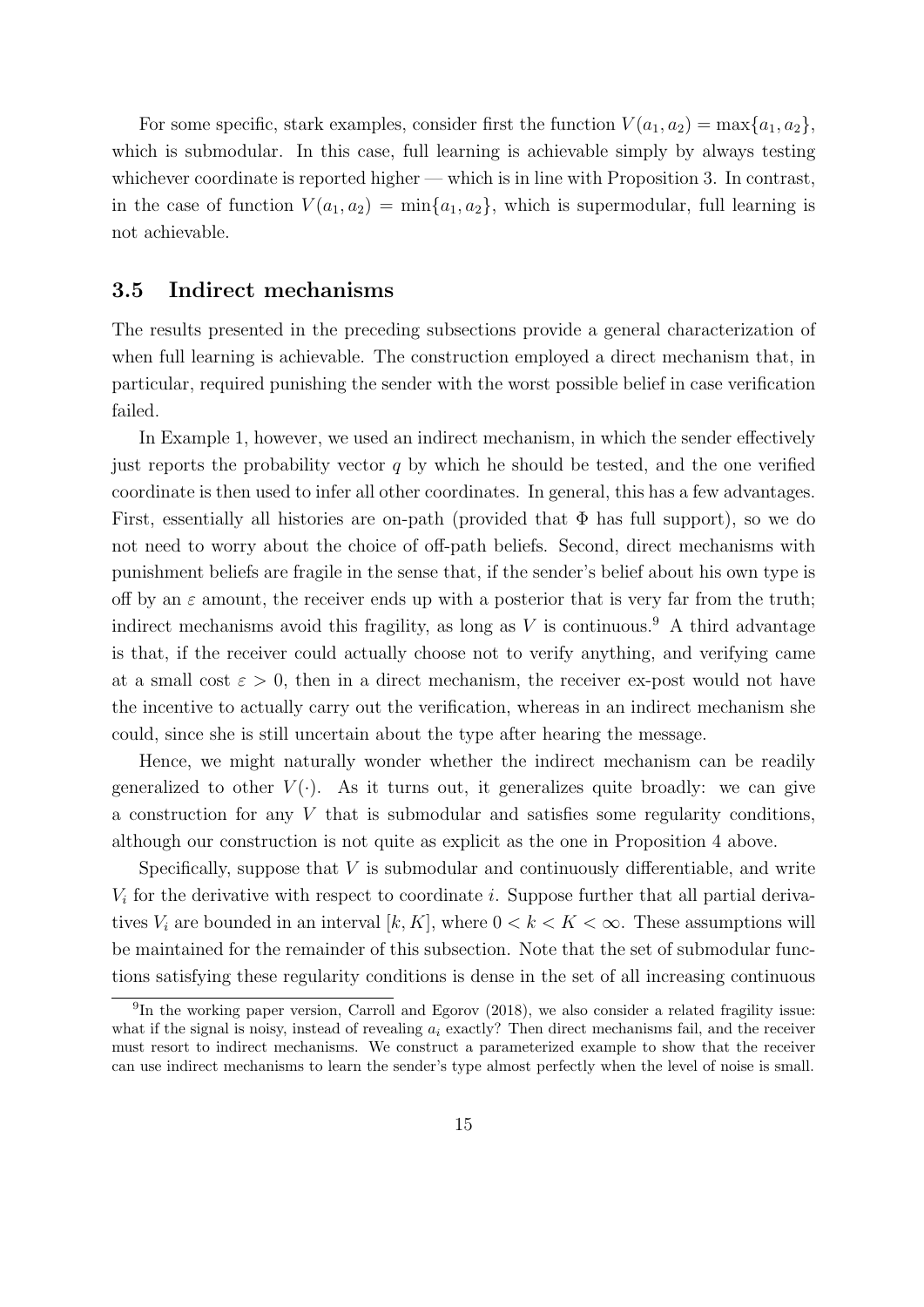submodular functions, in the topology of uniform convergence on compact sets.

For any vector  $q = (q_1, \ldots, q_n)$  of probabilities summing to 1, define a parametric curve  $a(q, t) = (a_1(q, t), \ldots, a_n(q, t))$  for  $t \geq 0$  by the differential equations

$$
\frac{\partial a_i}{\partial t} = \frac{q_i}{V_i(a(q,t))} \tag{4}
$$

and the initial condition  $a(q, 0) = 0$ . In the indirect mechanism, we simply have the agent report the probability vector  $q$  for the curve his type lies on, and the receiver verifies each dimension i with the corresponding probability  $q_i$ .

Of course, for this mechanism to be well-defined, we need to know that every possible type does indeed lie on some such curve.

**Lemma 6.** For every type  $a \in A$ , there exist q and t such that  $a(q, t) = a$ .

Note that in fact, a lies on the curve defined by q if and only if  $a = a(q, V(a))$ . This follows from the fact that  $\frac{\partial}{\partial t}V(a(q,t)) = \sum_i \frac{\partial a_i}{\partial t} \cdot V_i(a(q,t)) = \sum_i q_i = 1$ , hence  $V(a(q,t)) = t$  for all t.

We have not ruled out the possibility that the type  $a$  lies on more than one such curve.<sup>10</sup> (And of course this is true for  $a = 0$ , which lies on every curve.) In this case, we will have type a mix according to an arbitrary full-support distribution over the relevant set of curves.

If i is a coordinate such that  $q_i > 0$ , notice that (4), together with our bounds on derivatives, ensures that  $a_i(q, t)$  is strictly increasing and goes to  $\infty$  as  $t \to \infty$ . Continuity then implies that for every  $s \geq 0$ , there exists a unique t such that  $a_i(q, t) = s$ . Type  $a(q, t)$ can generate the history  $(q, i, s)$  by reporting as prescribed above; thus every history in  $H$  is on-path.

In summary, the mechanism is described as follows:

- The message space consists of all probability vectors  $q = (q_1, \ldots, q_n)$ , with  $q_i \geq 0$ and  $\sum_i q_i = 1$ .
- For the reporting strategy, each type a uses an (arbitrary) full-support distribution over the set of q such that a lies on the curve defined by q. (This set is nonempty, by Lemma 6, and closed since it is given by the equation  $a = a(q, V(a))$ .
- Given message  $q$ , the receiver verifies each coordinate i with probability  $q_i$ .

<sup>&</sup>lt;sup>10</sup>For  $n = 2$ , it is easy to show that the curves do not intersect except at  $a = 0$ .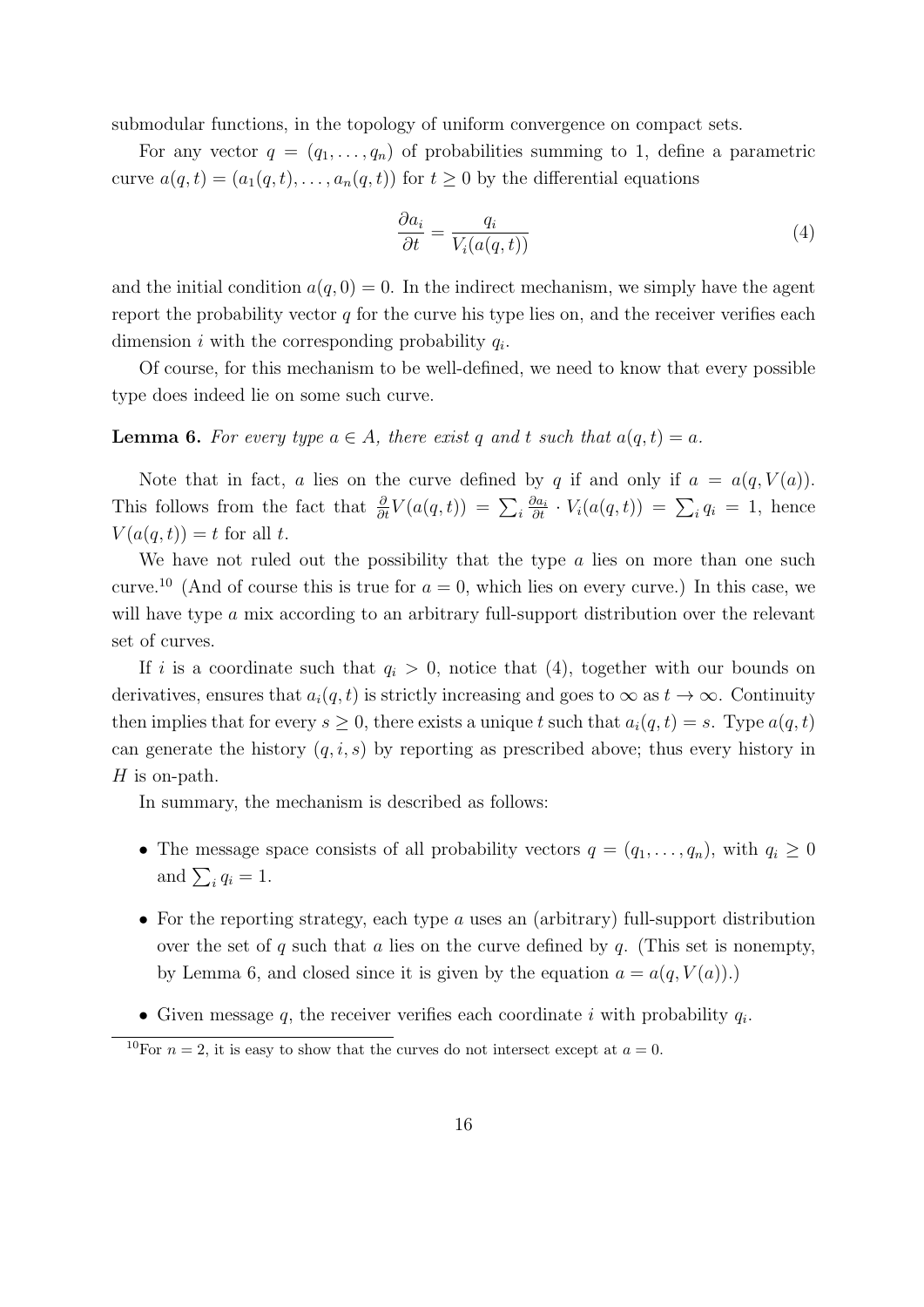• At any history  $(q, i, s) \in H$ , the receiver's belief puts probability 1 on  $a(q, t)$  where t is the unique value satisfying  $a_i(q, t) = s$ .

Proposition 7. Suppose that V is submodular and continuously differentiable, and all partial derivatives  $V_i$  are bounded in the interval  $[k, K]$ . Then the indirect mechanism described above is a valid mechanism that achieves full learning.

The proof involves considering a deviation to a report q by a type not on the  $a(q, \cdot)$ curve, and making judicious use of submodularity to compare the payoff from deviation against the equilibrium payoff and show that the deviation cannot be beneficial.

### 4 Extensions

#### 4.1 Trusted verification

As mentioned in Section 2, it is natural to consider imposing the trusted verification condition as a restriction on beliefs when the sender is found to have misreported. How much do our results change under this restriction?

First, our major qualitative conclusions remain unchanged. In particular, full learning is still possible whenever  $V(\cdot)$  is submodular, although the explicit mechanism from Proposition 4 no longer works, $^{11}$  and indeed, we do not know of a similarly simple explicit formula for a mechanism that works in general. Actually, when  $V$  satisfies the regularity assumptions of Proposition 7, that proposition already shows that full learning is possible; notice that trusted verification is automatically satisfied since every history  $h = (m, i, s)$ is on-path. But even for submodular functions that fail those regularity assumptions, full learning is possible:

**Proposition 8.** Suppose that  $V$  is submodular. Then there exists a valid direct mechanism that achieves full learning and satisfies trusted verification.

The proof of Proposition 8 is nonconstructive. As before, the idea is to find verification probabilities  $p(a)$  for any fixed  $a \in A$  that deter any other type  $z \neq a$  from deviating by reporting type a, and we now use the Kakutani fixed-point theorem to show that such probabilities exist. More specifically, for any verification probability vector  $p$ , we consider the set of types  $z \le a$  that would gain the most from misreporting as a. We then let  $E_p$  be

<sup>&</sup>lt;sup>11</sup>For example, take  $n = 2$  and  $V(a_1, a_2) = \max\{a_1, a_2\}$ . Then under the verification strategy from Proposition 4, type  $(1, 1)$  can strictly gain from reporting as type  $(1, 2)$  if the receiver's beliefs upon detecting the lie are constrained by trusted verification.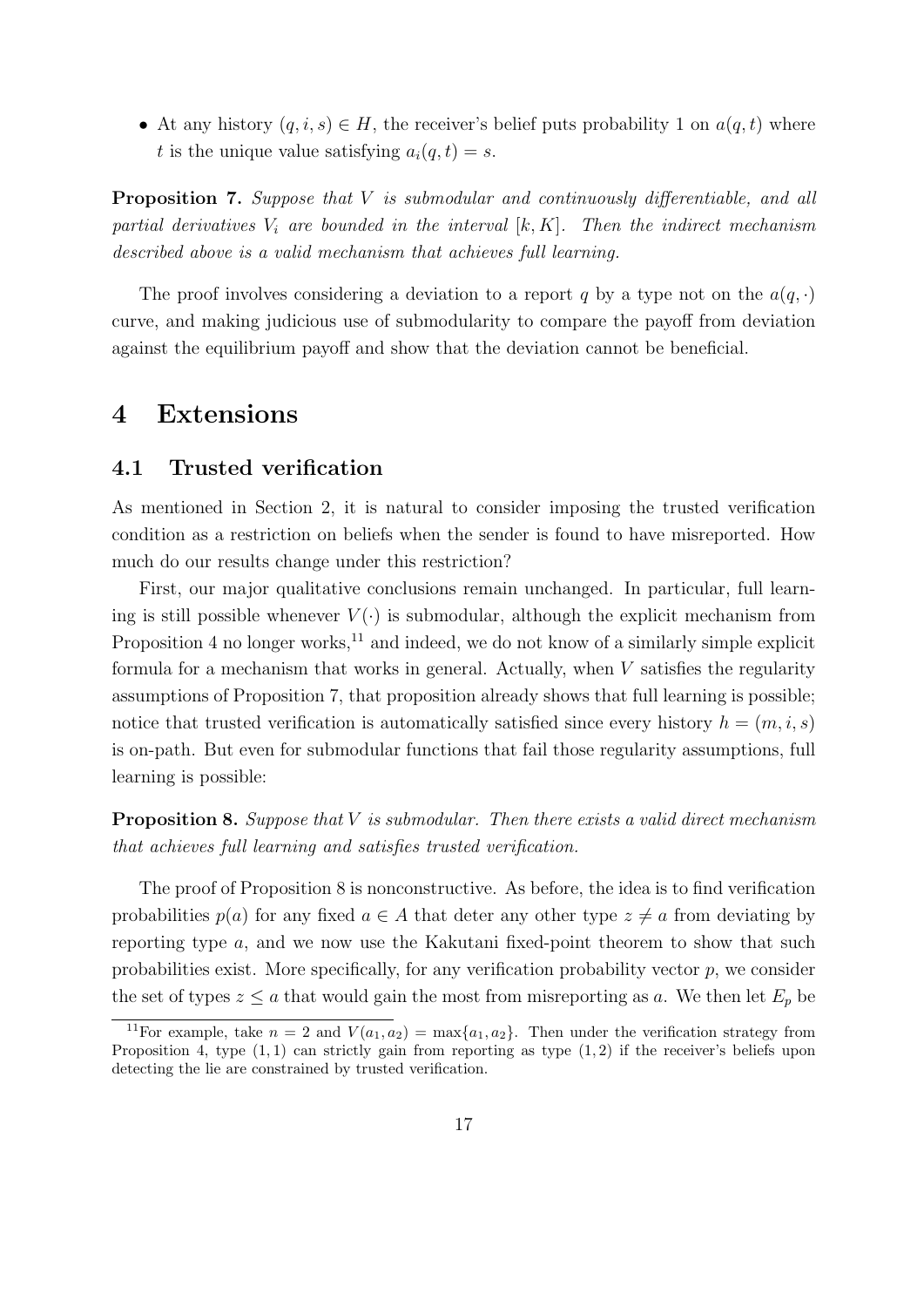the set of all alternative verification probability vectors that would successfully deter these types from deviating. This set is quickly shown to be nonempty using the submodularity of V. It turns out that the correspondence  $p \mapsto E_p$  is not upper-hemicontinuous, so we cannot apply the Kakutani fixed-point theorem immediately, but we can "smooth out"  $E_p$  appropriately to yield a correspondence for which the theorem does apply. Taking p to be a fixed point, then, all types that would gain the most from deviating under  $p$  are deterred from deviating, which is exactly what we need.

Our other main conclusion from Section 3 was that strictly supermodular V does not allow full learning (Proposition 5). Clearly this conclusion also still holds up when we restrict mechanisms by requiring trusted verification.

With trusted verification, we do not know of a complete characterization of the functions  $V(\cdot)$  for which full learning is possible. However, we do have such a characterization for the two-dimensional case:

**Proposition 9.** Suppose that  $n = 2$ . Then full learning is achievable with a valid mechanism satisfying trusted verification if and only if  $V$  satisfies the following property: for any two types  $x, a \in A$  with  $x < a$ , we have

$$
(V(a) - V(x_1, a_2)) (V(a) - V(a_1, x_2)) \le (V(x_1, a_2) - V(x_1)) (V(a_1, x_2) - V(x_2)).
$$

The proof in fact gives an explicit construction of a full-learning mechanism when the condition is satisfied. One can also use this result to construct functions for which full learning is possible without the trusted verification requirement, but not possible with it, thus showing that the restriction on beliefs does have bite.

#### 4.2 Concave transformations

Another interesting property is that any mechanism that achieves full learning is robust to concave transformations of the sender's payoff function:

**Proposition 10.** Let V be such that full learning is achievable in a valid direct mechanism M. Then the same mechanism M also remains valid when the payoff function is  $V' =$  $U \circ V$ , where  $U : [0, \infty) \to [0, \infty)$  is any increasing, concave transformation.

Essentially, the result holds because when a mechanism achieves full learning, the sender is certain of his payoff along the equilibrium path, whereas by deviating he gets a lottery over payoffs. Concave transformations make such a lottery even less desirable.

Concave transformations can arise naturally in two ways. First, if  $V$  is the monetary payoff that the sender receives (for example, if he is a job candidate who is paid his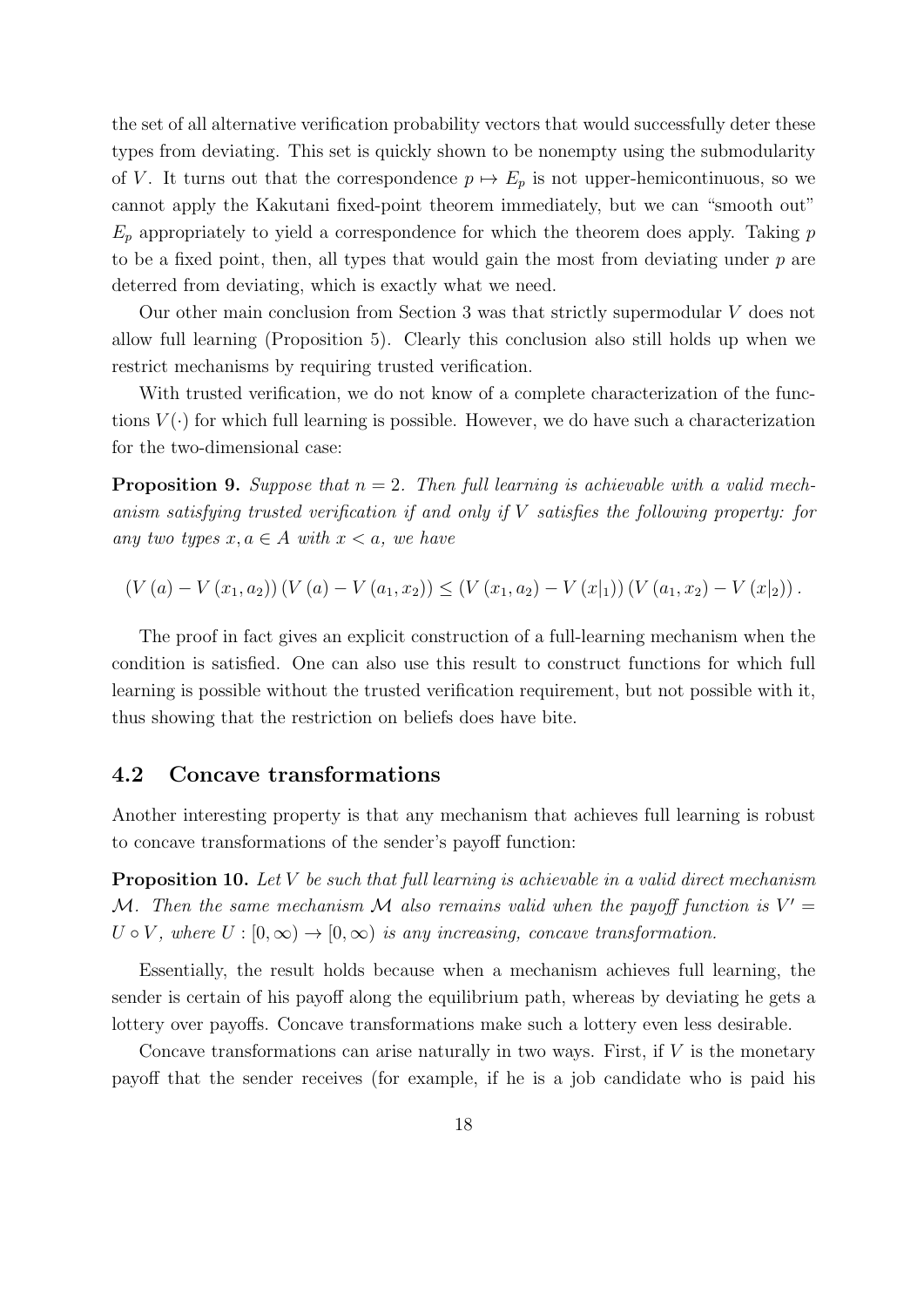perceived marginal product), then U can represent risk aversion. Thus, the proposition says that any mechanism that achieves full learning for a risk-neutral sender also works when the sender is risk-averse. Second, V might represent value measured in some abstract units, and U can represent decreasing returns. For example, if the job candidate's "total skill" is  $a_1 + \cdots + a_n$ , the proposition says that any mechanism that works when the candidate's marginal product equals his total skill also works when there are decreasing returns to total skill.

#### 4.3 Payoffs depending on sender's type

We have so far assumed that the sender's payoff  $V(a)$  (or, more generally,  $V(\mu)$ ) depends only on the receiver's posterior belief, but not on the sender's true type. In some natural cases, however, this assumption ought to be relaxed. To allow for these possibilities, let us write  $V(a; x)$  to denote the payoff of a sender of type x if the receiver's posterior is that he is of type a. We have the following result.

**Proposition 11.** Suppose that  $V(a; a)$  satisfies the condition in Proposition 2 and  $V(a; x) \leq$  $\max \{V(a; a), V(x; x)\}\$  for all a and x, and furthermore,  $V(0; x) = 0$  for every x. Then there is a valid direct mechanism that achieves full learning.

Proposition 11 says that the previous results generalize as long as type  $x$  pretending to be type a cannot be better off than both types x and a telling the truth. This would be the case, for example, if there is a cost of lying: in this case,  $V(a; x) \leq V(a; a)$  (and in particular,  $V(0, x) \leq V(0, 0) = 0$  and the condition holds. But the assumption is more general than that. Suppose, for example, that to sustain his reputation, a lower type of candidate must exert extra effort after being hired, while a higher type can afford to slack. For example, let  $V(a; x) = \sum_{i=1}^{n} a_i - \sum_{i=1}^{n} \kappa (a_i - x_i)$  for  $a \neq 0$ , so the cost of effort is proportionate to the difference between the reputed skill level and the true skill level, with coefficient  $\kappa \in (0,1)$  (and suppose that the worst type 0 is never hired, so  $V(0; x) = 0$  for all x. Then

$$
V (a; x) = \sum_{i=1}^{n} (1 - \kappa) a_i + \sum_{i=1}^{n} \kappa x_i
$$
  
= (1 - \kappa) V (a; a) + \kappa V (x; x)  

$$
\leq \max \{ V(a; a), V (x; x) \},
$$

so the condition is satisfied. This Proposition also shows the limits of the argument: for example, if  $\kappa > 1$ , then for a high type the temptation to pretend to be a low type and save on effort would be too high; in that case, clearly, full learning would not be feasible.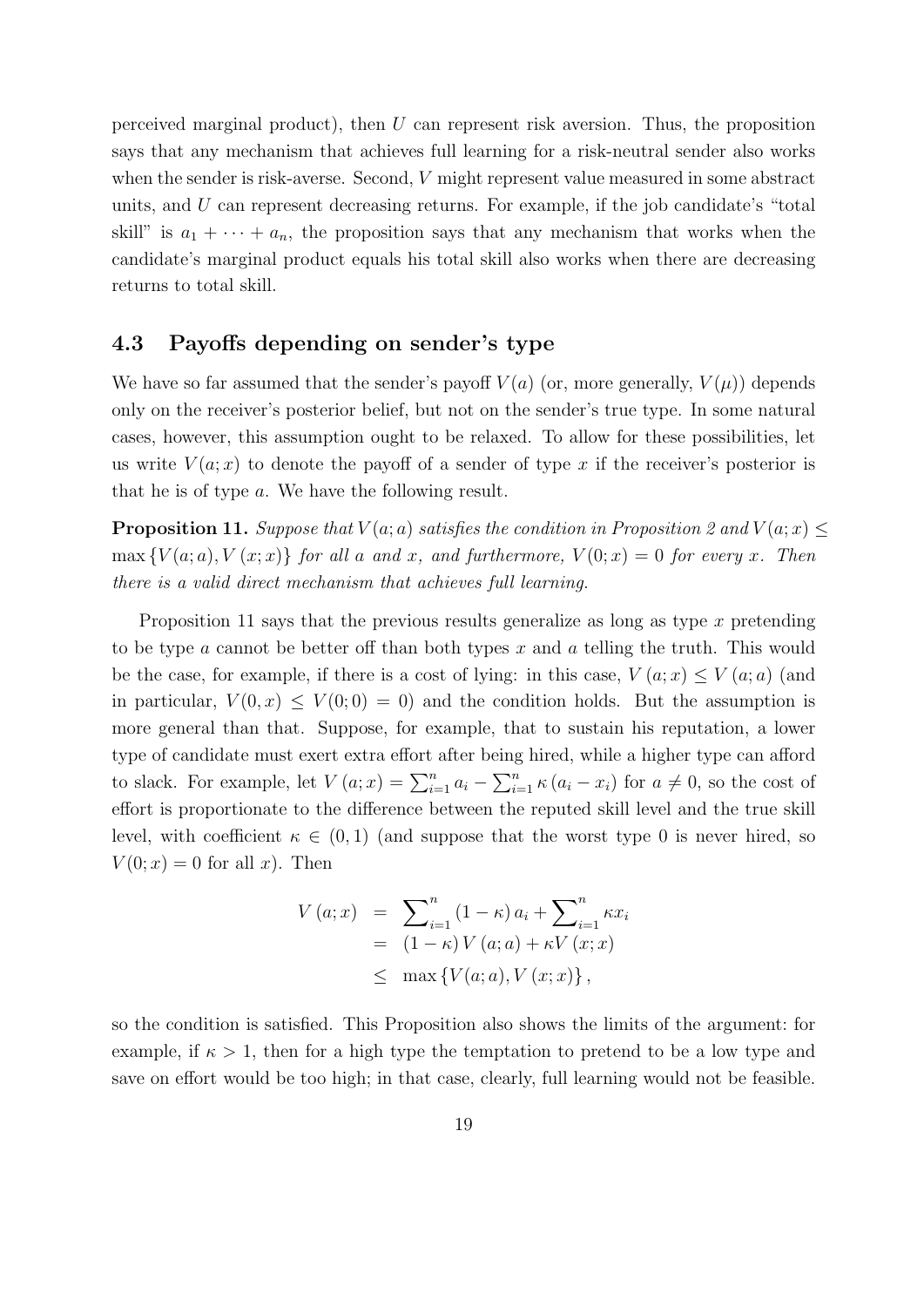## 5 Conclusion

We considered the problem of strategic transmission of multidimensional information between a sender and a receiver, where the receiver is able to verify at most one dimension. If the receiver chooses this dimension without any input from the sender, she learns just that dimension, at least if dimensions are uncorrelated. An obvious improvement is to ask the sender which dimension to test; in this case, the receiver perfectly learns that dimension, and the sender's choice reveals some information about the other dimensions as well. The main contribution of our paper is showing that if we take this logic just one step further and allow for randomizations over tests, the receiver may learn the sender's type fully, for a wide range of the sender's objective functions. While the main focus of the theoretical results has been on direct mechanisms, we also showed that in the main leading cases, full learning is possible using an indirect mechanism in which the sender just chooses the probability of testing each dimension.

The paper's main contribution is theoretical, but we believe it has practical takeaways. In our view, the indirect mechanism, where the sender suggests probabilities to verify each dimension, is not so far from the structure of interactions that may occur in practice. For example, it is quite common for an interviewer to ask a job candidate to describe a project (or, in an academic context, a paper) that he listed on the vita, with the understanding that the candidate will proceed with the best one. But the candidate may instead offer the interviewer to make the selection, or suggest a couple to choose from, or he may even suggest a few and try to nudge the interviewer towards one or the other. Clearly, this communicates additional information about the candidate's willingness to talk about each project, which is very much in line with the spirit of the proposed mechanism. Similarly, the idea of drawing inference from choice of tests has recently gained attention in the insurance literature, see Crocker and Zhu (2018).

The paper's results suggest many interesting directions for further inquiry. One question is how much the receiver can learn when full learning is impossible. In the working paper version, Carroll and Egorov (2018), we show how a construction building on the ideas in this paper can be used to fully separate an arbitrarily large set of types when V is "close" to submodular, but this does not imply that doing so is optimal. For another direction, suppose that even offering one test is costly (as in e.g. Ben-Porath, Dekel, and Lipman, 2014). In this case, if full learning is achievable, it might not be optimal, since the receiver could economize by not testing over a small range of types close to zero; again, it is natural to wonder about the structure of an optimal mechanism. As another possible application, consider a professor who wants to test her students on multiple topics. In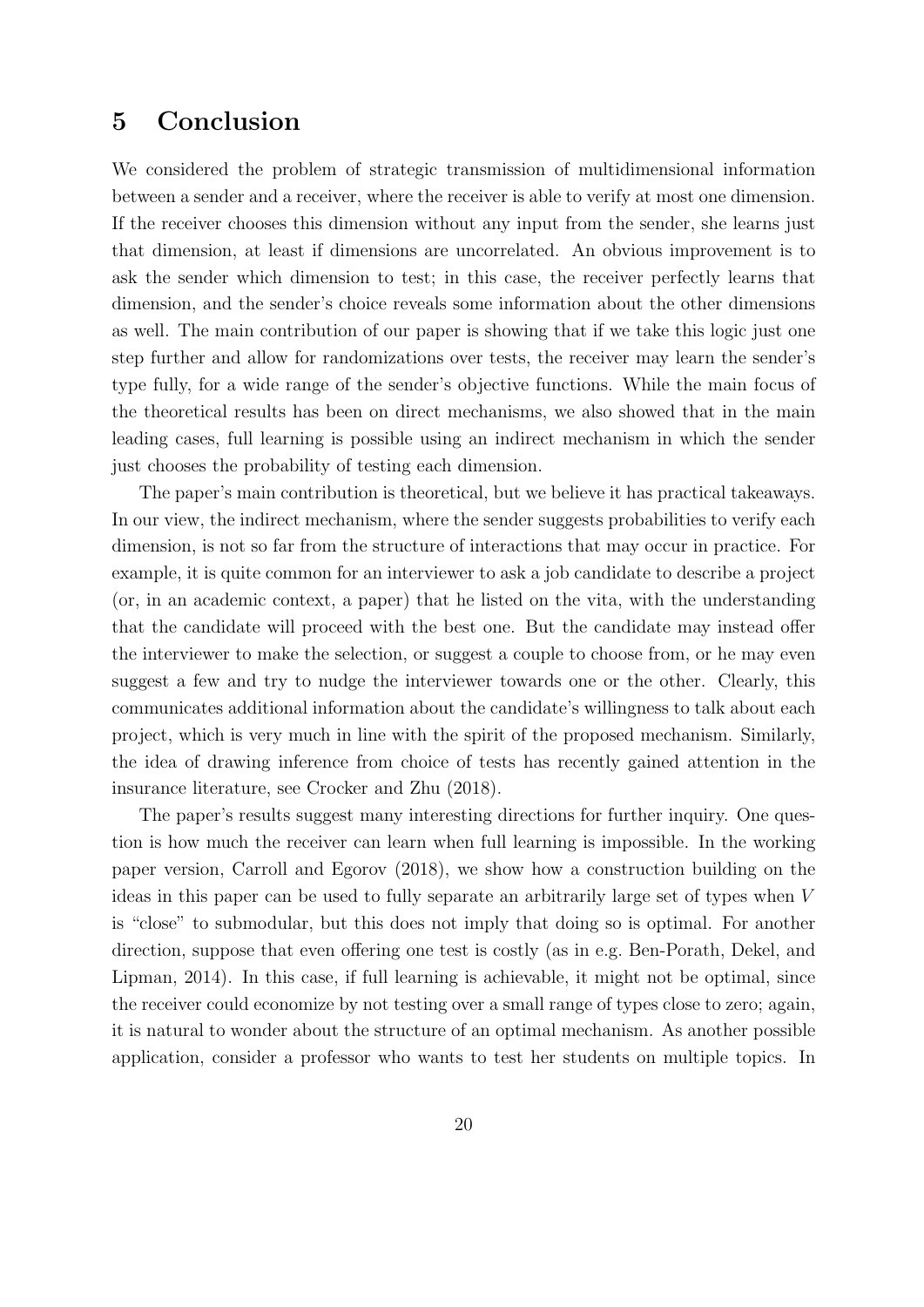this example, running our proposed mechanism would consist of asking students to report their relative skills and then administering a test with just one (randomly determined) question. This might not be desirable, either because any single question reveals too noisy a signal, or because the students may not know their relative skills perfectly. Here, the natural solution is to offer several problems instead of one, which in turn poses the problem of the optimal number of questions an exam should have, and how to choose their topics for each student in an optimal way (see also Deb and Stewart, 2018, who study a similar question with a one-dimensional type space). We hope that the insights from this paper will help address these and other questions.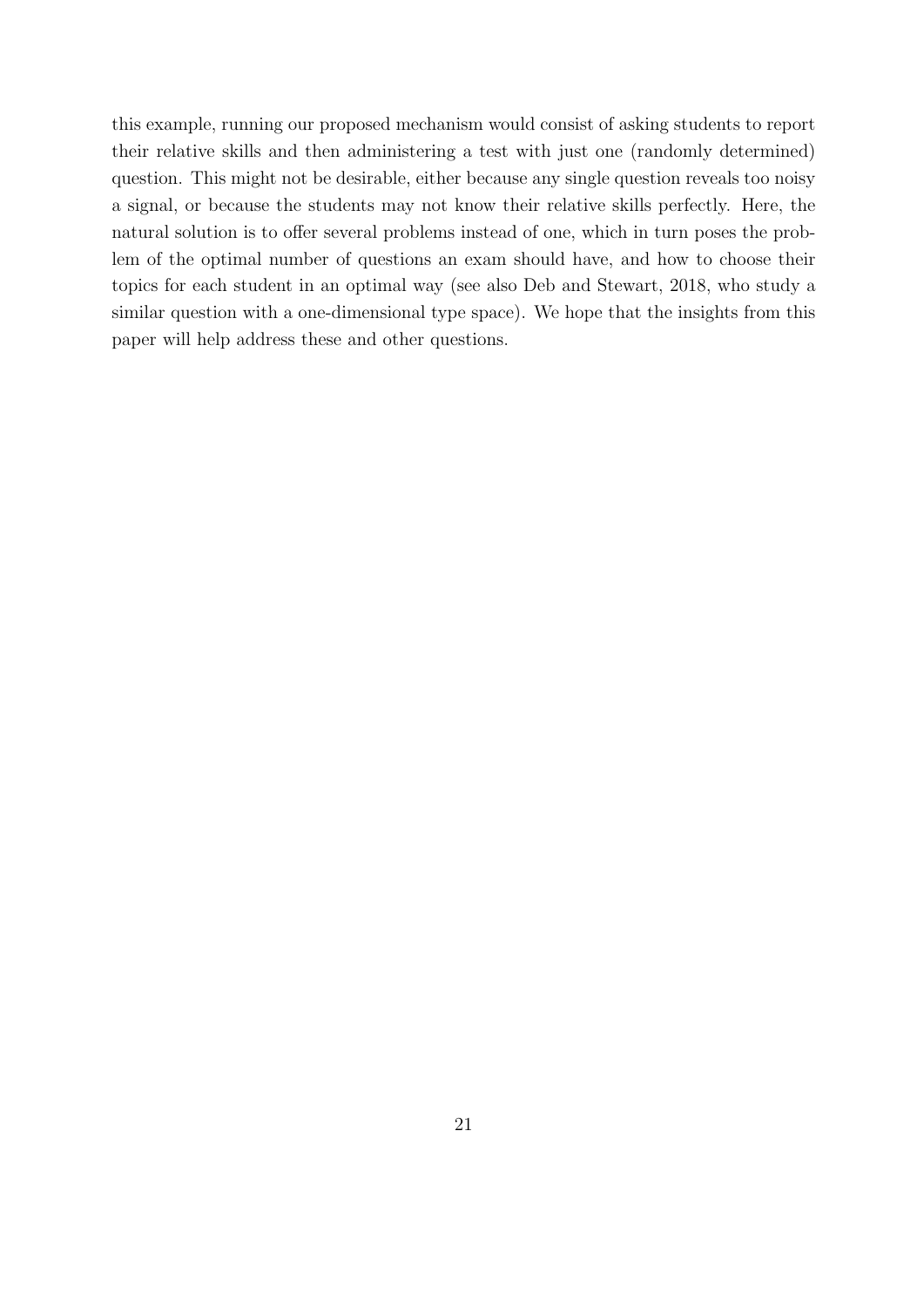## References

- [1] Ambrus, Attila, and Shih En Lu (2014), "Almost fully revealing cheap talk with imperfectly informed senders," Games and Economic Behavior, 88: 174–189.
- [2] Ambrus, Attila, and Satoru Takahashi (2008), "Multi-sender cheap talk with restricted state spaces," Theoretical Economics, 3(1): 1-27.
- [3] Austen-Smith, David, and Roland G. Fryer Jr. (2005), "An Economic Analysis of 'Acting White,'" Quarterly Journal of Economics, 120(2): 551-583.
- [4] Azar, Pablo, and Silvio Micali (2018), "Computational Principal-Agent Problems," Theoretical Economics, 13(2): 553–578.
- [5] Battaglini, Marco (2002), "Multiple Referrals and Multidimensional Cheap Talk," Econometrica, 70(4): 1379–1401.
- [6] Ben-Porath, Elchanan, Eddie Dekel, and Barton L. Lipman (2014), "Optimal allocation with costly verification," American Economic Review, 104(12): 3779–3813.
- [7] Carroll, Gabriel, and Georgy Egorov (2018), "Strategic Communication with Minimal Verification," unpublished paper.
- [8] Chakraborty, Archishman, and Rick Harbaugh (2007), "Comparative Cheap Talk," Journal of Economic Theory, 132(1): 70–94.
- [9] Chakraborty, Archishman, and Rick Harbaugh (2010) "Persuasion by Cheap Talk," American Economic Review, 100(5): 2361–2382.
- [10] Crocker, Keith, and Nan Zhu (2018), "The Efficiency of Voluntary Risk Classification in Insurance Markets," unpublished paper.
- [11] Deb, Rahul, and Colin Stewart (2018), "Optimal Adaptive Testing: Informativeness and Incentives," Theoretical Economics, 13(3): 1233–1274.
- [12] Dziuda, Wioletta, and Christian Salas (2018), "Communication with Detectable Deceit," unpublished paper.
- [13] Egorov, Georgy (2015), "Single-issue Campaigns and Multidimensional Politics," NBER Working Paper No. w21265.
- [14] Erlanson, Albin, and Andreas Kleiner (2017), "Costly Verification in Collective Decisions," unpublished paper.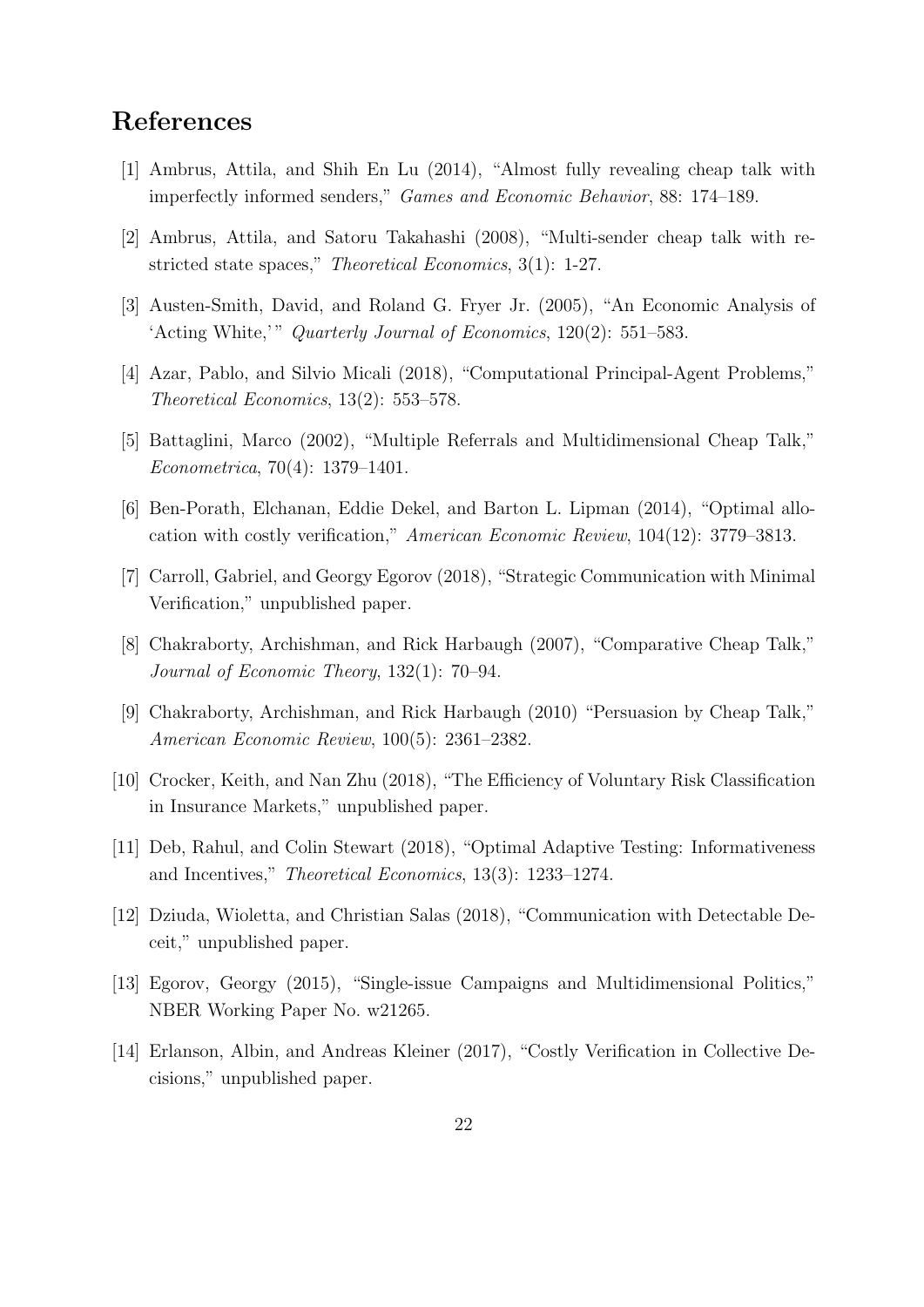- [15] Glazer, Jacob, and Ariel Rubinstein (2004), "On Optimal Rules of Persuasion," Econometrica, 72(6): 1715–1736.
- [16] Holmström, Bengt (1977), "On Incentives and Control in Organizations," Ph.D. Thesis, Stanford University.
- [17] Jamison, Robert E., and William H. Ruckle (1976), "Factoring Absolutely Convergent Series," Mathematische Annalen, 224(2): 143–148.
- [18] Kartik, Navin, and Olivier Tercieux (2012), "Implementation with Evidence," Theoretical Economics, 7(2): 323–355.
- [19] Lipnowski, Elliot, and Doron Ravid (2017), "Cheap Talk with Transparent Motives," unpublished paper.
- [20] Meyer, Margaret, Inés Moreno de Barreda, and Julia Nafziger (2019), "Robustness" of Full Revelation in Multisender Cheap Talk," Theoretical Economics, forthcoming.
- [21] Polborn, Mattias K., and David T. Yi (2006), "Informative Positive and Negative Campaigning," Quarterly Journal of Political Science, 1(4): 351–371.
- [22] Sobel, Joel (2013), "Giving and Receiving Advice," In Advances in Economics and Econometrics, edited by Daron Acemoglu, Manuel Arellano, and Eddie Dekel. Vol. 1. (Cambridge: Cambridge University Press): 305–341.
- [23] Townsend, Robert (1979), "Optimal Contracts and Competitive Markets with Costly State Verification," Journal of Economic Theory, 21(2): 265–293.
- [24] Van Zandt, Timothy, and Xavier Vives (2007), "Monotone equilibria in Bayesian games of strategic complementarities," Journal of Economic Theory, 134(1): 339– 360.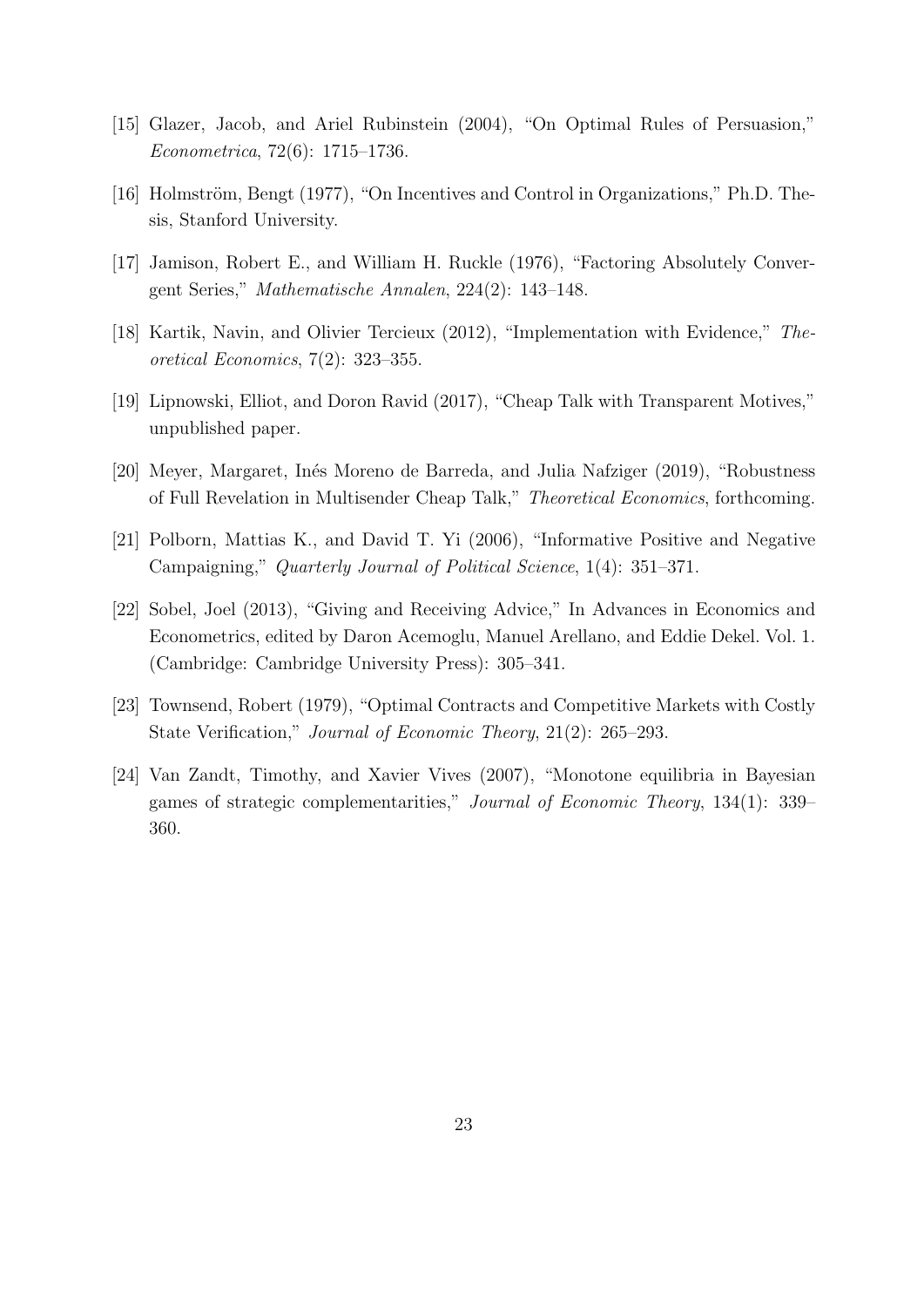## A Appendix

**Proof of Lemma 0.** Let  $\mathcal{M} = (M, \sigma, p, \mu)$  be a valid mechanism that achieves full learning. We wish to construct  $p', \mu'$  that (together with the message space  $M' = A$  and the truthful reporting strategy  $\sigma'(a) = a$  form a valid direct mechanism M' that achieves full learning. Let  $p_i'(a) = \mathbb{E}_{m \sim \sigma(a)}[p_i(m)]$ , the expected probability with which dimension i is verified for type  $a$  in the original mechanism. Beliefs  $\mu'$  are uniquely determined by the criteria of full learning and punishment beliefs: at histories  $(a, i, a_i)$  that can be generated by truthful reporting, the belief is degenerate on type  $a$ ; at other histories  $(a, i, s)$ , it puts probability 1 on type 0.

It is immediate from the construction that the mechanism satisfies full learning and punishment beliefs. To see that the mechanism is valid, we check the two conditions. For incentive compatibility, notice that if type a reports truthfully he gets a payoff of  $V(a)$ , whereas by reporting  $\hat{a}$  he gets a payoff

$$
\sum_{i=1}^{n} p'_i(\hat{a}) V(\mu'(\hat{a}, i, a_i)) = \mathbb{E}_{m \sim \sigma(\hat{a})} \left[ \sum_{i=1}^{n} p_i(m) V(\mu'(\hat{a}, i, a_i)) \right]
$$
  

$$
\leq \mathbb{E}_{m \sim \sigma(\hat{a})} \left[ \sum_{i=1}^{n} p_i(m) V(\mu(m, i, a_i)) \right]
$$
  

$$
\leq V(a).
$$

Here the first inequality follows from the fact that for each  $m \in \text{supp}(\sigma(\hat{a}))$  and each *i*, if  $p_i(m) > 0$  then either  $\hat{a}_i = a_i$  implying  $V(\mu(m, i, a_i)) = V(\hat{a}) = V(\mu'(\hat{a}, i, a_i))$  by full learning in the original mechanism, or  $\hat{a}_i \neq a_i$  and  $V(\mu'(\hat{a}, i, a_i)) = V(0) = 0$  by construction. The second inequality comes from incentive compatibility of the original mechanism.

Finally, Bayesian updating is immediate, since in equilibrium, with ex ante probability 1, the receiver puts probability 1 on the true type, which equals the report.  $\Box$ 

**Proof of Proposition 2.** First we show necessity. Take the weights  $\lambda_S$  as given; we can assume  $\lambda_{\emptyset} = 0$ , since the value of  $\lambda_{\emptyset}$  has no effect either on the validity of the collection of weights or on the inequality to be proven. Type  $a|_{S}$  can, by imitating type a, get at least  $\left(\sum_{i\in S} p_i(a)\right) V(a)$ . Hence, incentive compatibility implies

$$
\left(\sum_{i\in S} p_i(a)\right) V(a) \le V(a|_S).
$$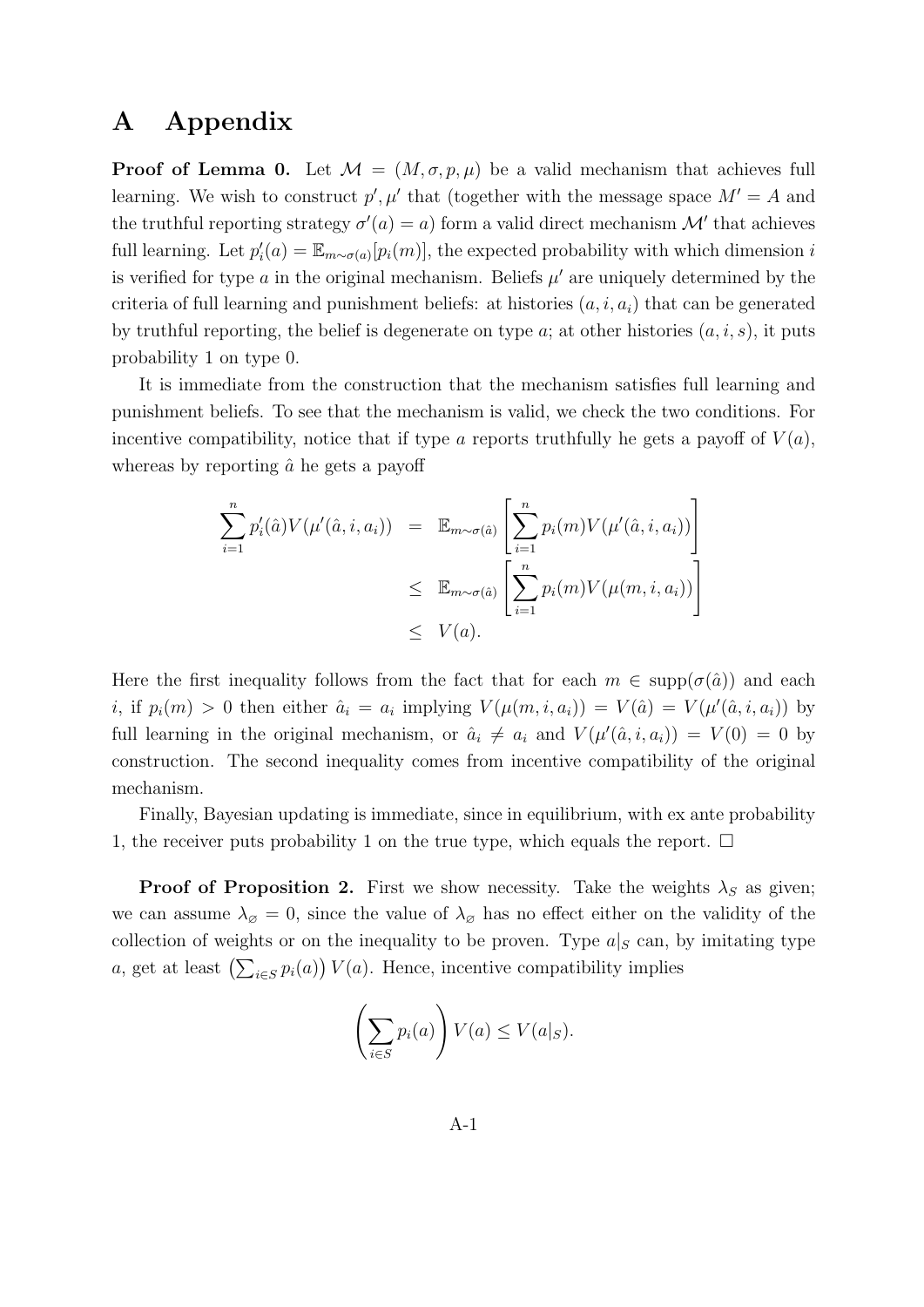Now multiply by  $\lambda_S$ , and then sum over all S. On the left side, for each  $i = 1, \ldots, n$ ,  $p_i(a)$  appears with total weight  $\sum_{S:i\in S} \lambda_S = 1$ . Hence, we get

$$
\left(\sum_{i=1}^n p_i(a)\right) V(a) \le \sum_S \lambda_S V(a|_S).
$$

The left side is just  $V(a)$ , showing that the asserted condition holds.

Now we prove sufficiency. For each type  $a$ , we need to construct the appropriate verification probabilities  $p_i(a)$  to discourage deviations to a. If  $V(a) = 0$  we can choose these probabilities arbitrarily, as clearly no type would deviate to such a. Now assume  $V(a) > 0$ .

We claim that there exist nonnegative numbers  $r_1, \ldots, r_n$  such that  $r_1 + \cdots + r_n = V(a)$ and, for each subset  $S \subset \{1, \ldots, n\}$ ,  $\sum_{i \in S} r_i \leq V(a|_S)$ .

Suppose not. Then, applying a theorem of the alternative, we get the existence of nonnegative numbers  $\lambda_S$ , for each  $S \subset \{1, \ldots, n\}$ , such that  $\sum_{S:i\in S} \lambda_S \ge 1$  for each i and  $\sum_{S} \lambda_S V(a|_S) < V(a)$ .

This is almost a contradiction to our assumed condition on  $V$ , except that for each index i, the total weight on sets containing i is  $\geq 1$ , rather than exactly 1 as required. However, if the inequality is strict, then we can take some of the weight on a set  $S$ containing i and transfer it to set  $S \setminus \{i\}$ . This decreases the total weight on sets containing i, without changing the total weight on sets containing j, for any  $i \neq i$ . Iterating this, we can eventually get the total weight on sets containing  $i$  to be exactly 1 for each  $i$ . Moreover, each such operation can only decrease the value of  $\sum_{S} \lambda_S V(a|_S)$ , since V is monotone and we are transferring weight from larger to smaller sets. Hence the final weights will satisfy  $\sum_{i\in S}\lambda_S = 1$  for each index i, and will still satisfy  $\sum_S \lambda_S V(a|_S) < V(a)$ , thus contradicting the assumption.

This implies the desired numbers  $r_1, \ldots, r_n$  exist. Define the verification probabilities by  $p_i(a) = r_i/V(a)$ . We just need to check incentive compatibility condition (1).

Suppose the sender has type a, but reports  $\hat{a}$ . Let S be the set of coordinates i for which  $\hat{a}_i = a_i$ . Then

$$
\sum_{i \in S} p_i(\hat{a}) = \frac{\sum_{i \in S} r_i}{V(\hat{a})} \le \frac{V(a|_S)}{V(\hat{a})} \le \frac{V(a)}{V(\hat{a})},
$$

which is exactly what (1) requires.  $\Box$ 

Proof of Proposition 3. The fact that the given condition is necessary and sufficient to achieve full learning follows from the discussion immediately preceding the proposition statement. Similarly, this discussion shows that a direct mechanism is valid if and only if types  $a|_1$  and  $a|_2$  are both deterred from reporting as type a, for each a. The relevant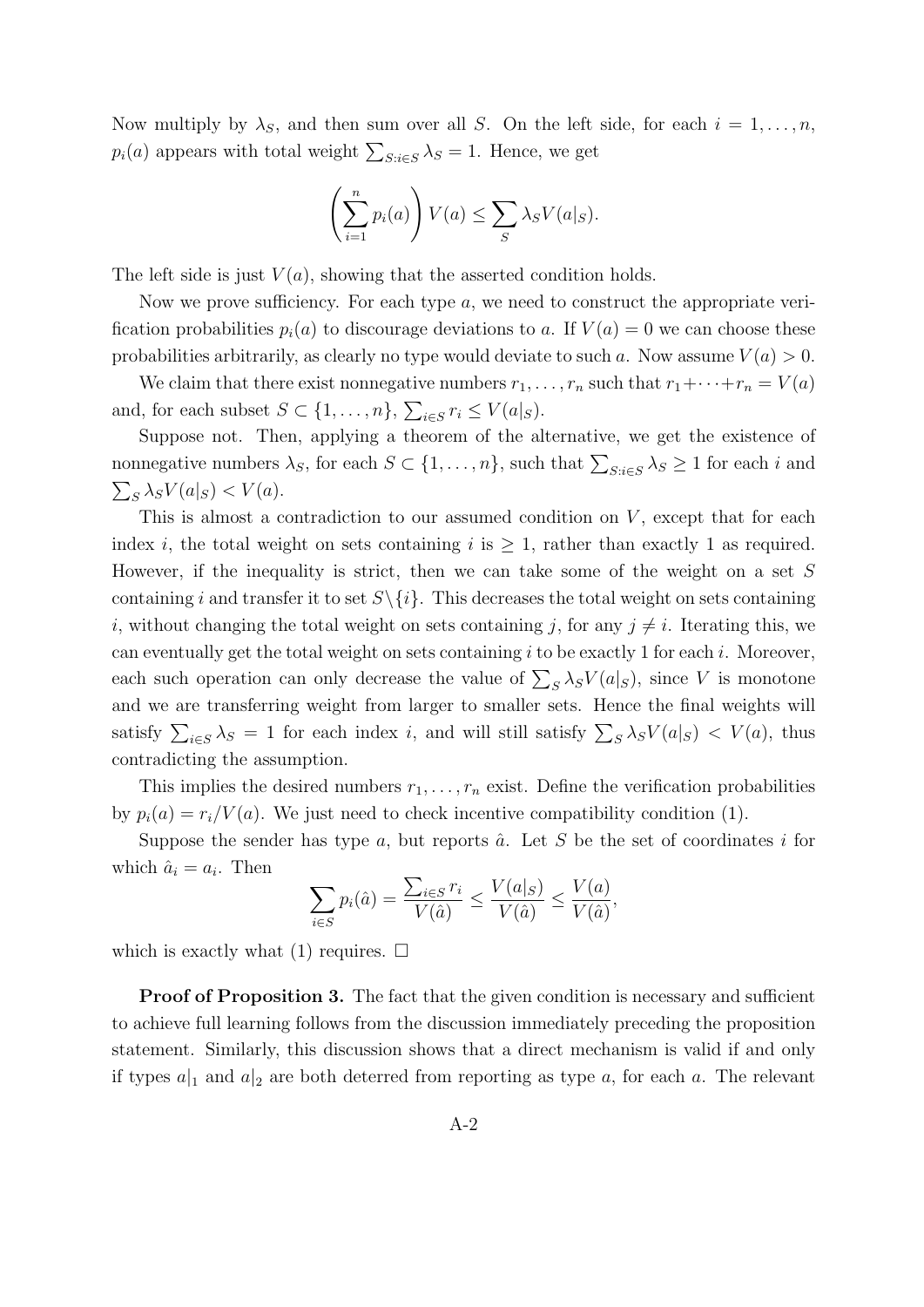incentive constraints are  $V(a|_1) \ge p_1(a)V(a) = (1-p_2(a))V(a)$  and  $V(a|_2) \ge p_2(a)V(a)$  $(1-p_1(a))V(a)$ , which are equivalent to the conditions given in the proposition statement.  $\Box$ 

Proof of Proposition 4. Let us prove that the proposed mechanism is incentive compatible. If the sender has type a and reports truthfully, he evidently gets  $V(a)$ . If he falsely reports  $\hat{a}$ , then he gets the reward  $V(\hat{a})$  only if the verified dimension i is such that  $\hat{a}_i = a_i$ ; let S be the set of such indices i. Using the notation  $a|_S$  as in the text, the sender's expected payoff from misreporting is

$$
\sum_{i \in S} \frac{V(\hat{a}|_{[i]}) - V(\hat{a}|_{[i-1]})}{V(\hat{a})} V(\hat{a}) = \sum_{i \in S} (V(\hat{a}|_{[i]}) - V(\hat{a}|_{[i-1]}))
$$
  

$$
\leq \sum_{i \in S} (V((a|_{S})|_{[i]}) - V((a|_{S})|_{[i-1]}))
$$
  

$$
= V(a|_{S})
$$
  

$$
\leq V(a).
$$

Here the first inequality is by submodularity, and the second is because  $V$  is increasing. So, there is no incentive to lie.  $\square$ 

**Proof of Lemma 6.** It is not hard to see that  $a(q, t)$  is continuous in q. Now, consider any  $t > 0$ . As noted in the main text,  $V(a(q, t)) = t$  for any probability vector q. Let  $\Delta_n$  denote the probability simplex  $\{(q_1, \ldots, q_n) : q_i \geq 0 \text{ and } \sum_i q_i = 1\}.$  Define a function  $G: A \setminus \{0\} \to \Delta_n$  by rescaling:  $G_i(a_1, \ldots, a_n) = a_i/(a_1 + \cdots + a_n)$ . Now define  $F: \Delta_n \to \Delta_n$  by  $F(q) = G(a(q,t))$ . This is a continuous map from the simplex  $\Delta_n$  to itself. Moreover, for each coordinate i, it sends the face  $q_i = 0$  of the simplex to itself, since  $q_i = 0$  implies  $\partial a_i(q, t)/\partial t = 0$  and therefore  $a_i(q, t) = 0$  for each t. A result in topology (e.g. Jamison and Ruckle 1976, Lemma 2.1) then implies that  $F$  is surjective.

Now to prove the lemma, consider any type  $a \neq 0$  (the lemma statement is trivial for  $a = 0$ ) and put  $t = V(a)$  in the above. So by surjectivity, there exists some q such that  $G(a(q,t)) = F(q) = G(a)$ , or equivalently,  $a(q,t) = \lambda a$  for some  $\lambda > 0$ . Moreover, as noted in the main text,  $V(a(q, t)) = t$ . Thus, combining, we get  $V(a) = t = V(a(q, t)) = V(\lambda a)$ . However, since V is strictly increasing, this equality can only hold if  $\lambda = 1$ . Thus we have shown existence of q and t satisfying  $a(q, t) = a$ , proving the lemma.  $\Box$ 

The key to the proof of Proposition 7 is the lemma below: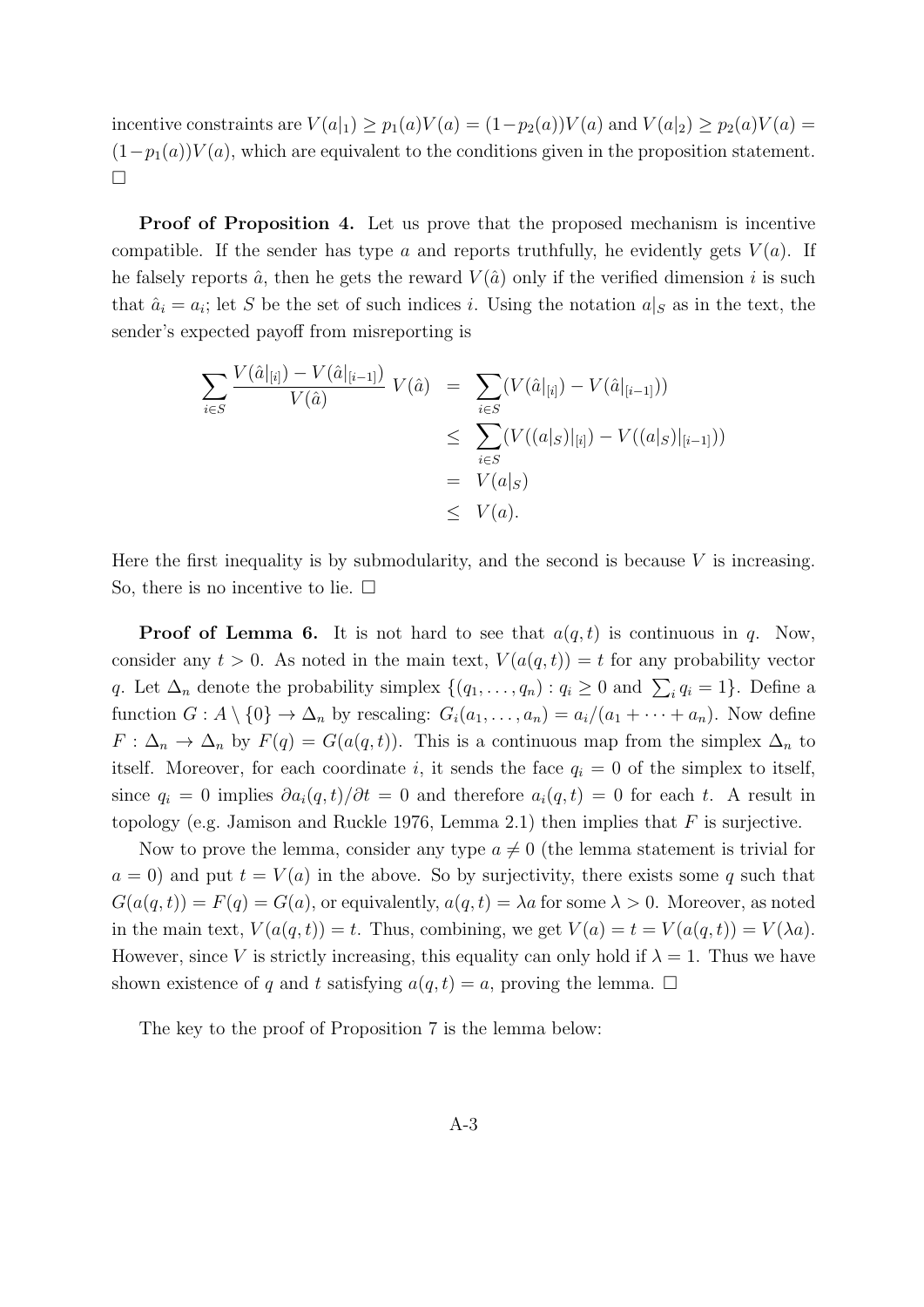**Lemma A1.** Let  $W : [0, \infty)^n \to \mathbb{R}$  be submodular and continuously differentiable. Write  $W_i$  for the derivative with respect to coordinate i. Suppose, moreover, that  $W_i(t,t,\ldots,t)$ 0 for all t and each i.

Then, for any  $t_1, \ldots, t_n \in [0, \infty)$  and for each coordinate index i,

$$
W(t_i, t_i, \ldots, t_i) \leq W(t_1, t_2, \ldots, t_n).
$$

**Proof.** It suffices to prove the lemma under the assumption that  $t_1 \leq t_2 \leq \cdots \leq t_n$ ; the general statement will then follow by permuting coordinates. Also, it suffices to prove the lemma for  $i = n$ , and the statement for any other i will follow. This is because  $W(t, t, \ldots, t)$  is constant as a function of t (since its total derivative with respect to t is  $\sum_i W_i(t, t, \dots, t) = 0$ .

Define a sequence of  $n$ -dimensional vectors by

$$
v_1 = (t_1, t_2, t_3, \dots, t_{n-1}, t_n)
$$
  
\n
$$
v_2 = (t_2, t_2, t_3, \dots, t_{n-1}, t_n)
$$
  
\n
$$
v_3 = (t_3, t_3, t_3, \dots, t_{n-1}, t_n)
$$
  
\n
$$
\vdots
$$
  
\n
$$
v_n = (t_n, t_n, t_n, \dots, t_n, t_n).
$$

Now, for each i with  $1 \leq i < n$ ,

$$
W(v_{i+1}) - W(v_i) = \int_{t_i}^{t_{i+1}} \left[ \frac{d}{dt} W(\underbrace{t, t, \dots, t}_{i}, t_{i+1}, \dots, t_n) \right] dt
$$
  
\n
$$
= \int_{t_i}^{t_{i+1}} \left[ \sum_{j=1}^{i} W_j(\underbrace{t, t, \dots, t}_{i}, t_{i+1}, \dots, t_n) \right] dt
$$
  
\n
$$
\leq \int_{t_i}^{t_{i+1}} \left[ \sum_{j=1}^{i} W_j(t, t, \dots, t) \right] dt
$$
  
\n
$$
= 0.
$$

Here, the inequality holds because submodularity implies that each term  $W_j$  increases when the k-th argument (for  $k > i$ ) is decreased from  $t_k$  to  $t \leq t_{i+1}$ .

Consequently,

$$
W(v_n) \le W(v_{n-1}) \le \cdots \le W(v_2) \le W(v_1),
$$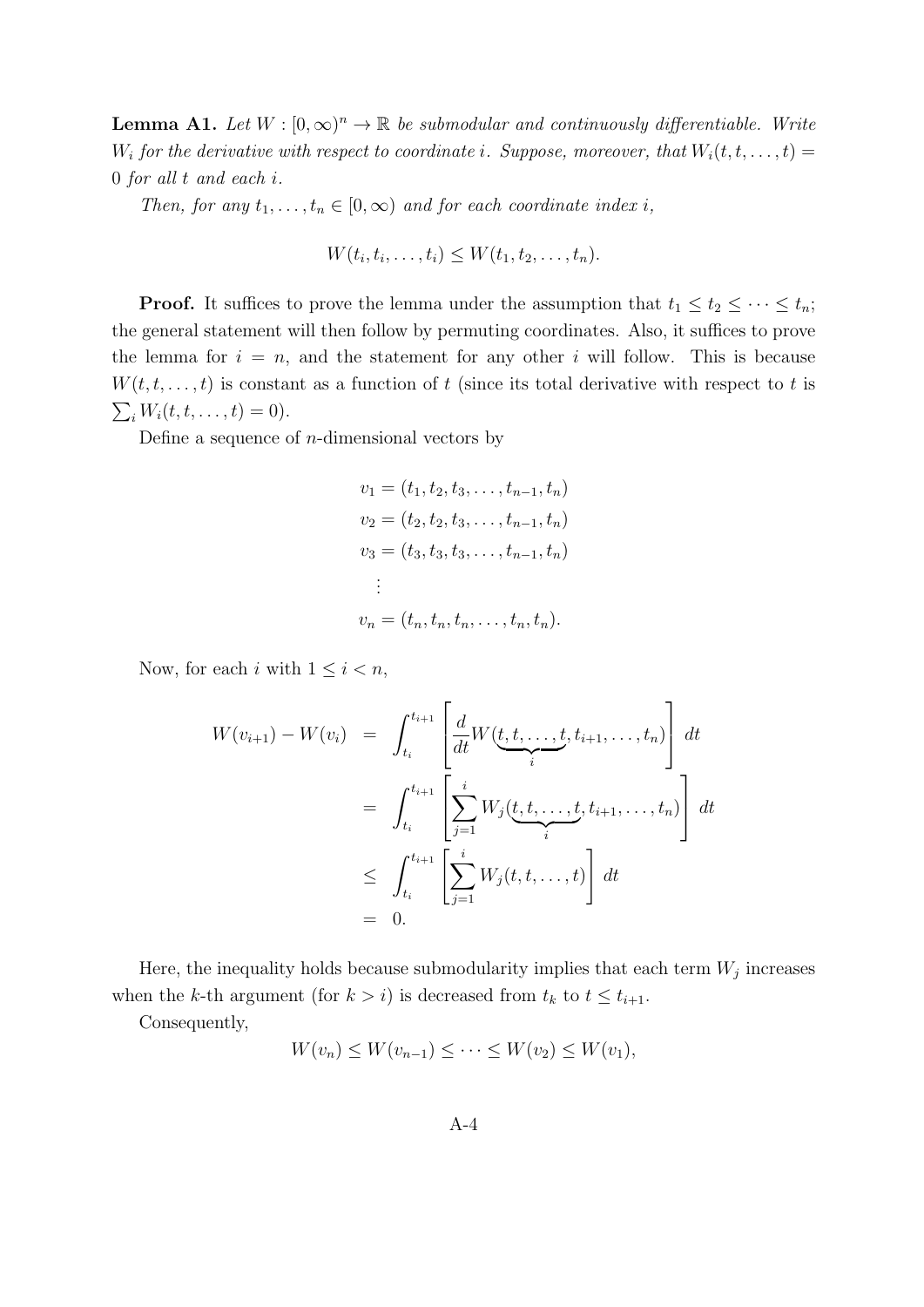which is exactly what we wanted.  $\square$ 

Proof of Proposition 7. Full learning and Bayesian updating are immediate, so we just need to check that incentive compatibility is satisfied. That is, for any probability vector  $q = (q_1, \ldots, q_n)$ , we check that no type a would gain by reporting q instead of following his intended reporting strategy.

Now, for any nonnegative numbers  $t_1, \ldots, t_n$ , write

$$
W(t_1, t_2,..., t_n) = V(a_1(q, t_1), a_2(q, t_2),..., a_n(q, t_n)) - \sum_{i=1}^n q_i t_i.
$$

This function is submodular in  $(t_1, \ldots, t_n)$ : the  $V(\cdots)$  term is a submodular function because it is obtained from the submodular function  $V$  by a monotone reparameterization of each coordinate, and the remaining terms are additively separable. Moreover, W is continuously differentiable, with derivatives

$$
\frac{\partial W}{\partial t_i} = \left[ V_i(a_1(q, t_1), \dots, a_n(q, t_n)) \cdot \frac{\partial a_i}{\partial t} \bigg|_{(q,t_i)} \right] - q_i.
$$

In particular, when all  $t_i$  are equal to the same value  $t$ , we get

$$
\left. \frac{\partial W}{\partial t_i} \right|_{(t,t,\ldots,t)} = V_i(a(q,t)) \cdot \left. \frac{\partial a_i}{\partial t} \right|_{(q,t)} - q_i = 0.
$$

Hence Lemma A1 applies to W. For each i, apply the lemma, then multiply both sides by  $q_i$ , and sum over i. We get

$$
\sum_{i=1}^{n} q_i W(t_i, ..., t_i) \le W(t_1, ..., t_n).
$$
 (A1)

Noting that  $W(t_i, ..., t_i) = V(a(q, t_i)) - t_i$ , and  $W(t_1, ..., t_n) = V(a_1(q, t_1), ..., a_n(q, t_n)) \sum_i q_i t_i$ , we can add  $\sum_i q_i t_i$  to both sides of (A1) to obtain

$$
\sum_{i=1}^{n} q_i V(a(q, t_i)) \le V(a_1(q, t_1), \dots, a_n(q, t_n)).
$$
 (A2)

This holds for all  $t_1, \ldots, t_n$ .

Finally, suppose a type  $a$  sends message  $q$ . Let  $S$  be the set of coordinates  $i$  such that  $q_i > 0$ . For each  $i \in S$ , let  $t_i$  be the value such that  $a_i(q, t_i) = a_i$  (we observed in the text that such a value exists and is unique). Then, if dimension  $i$  is verified, the sender will be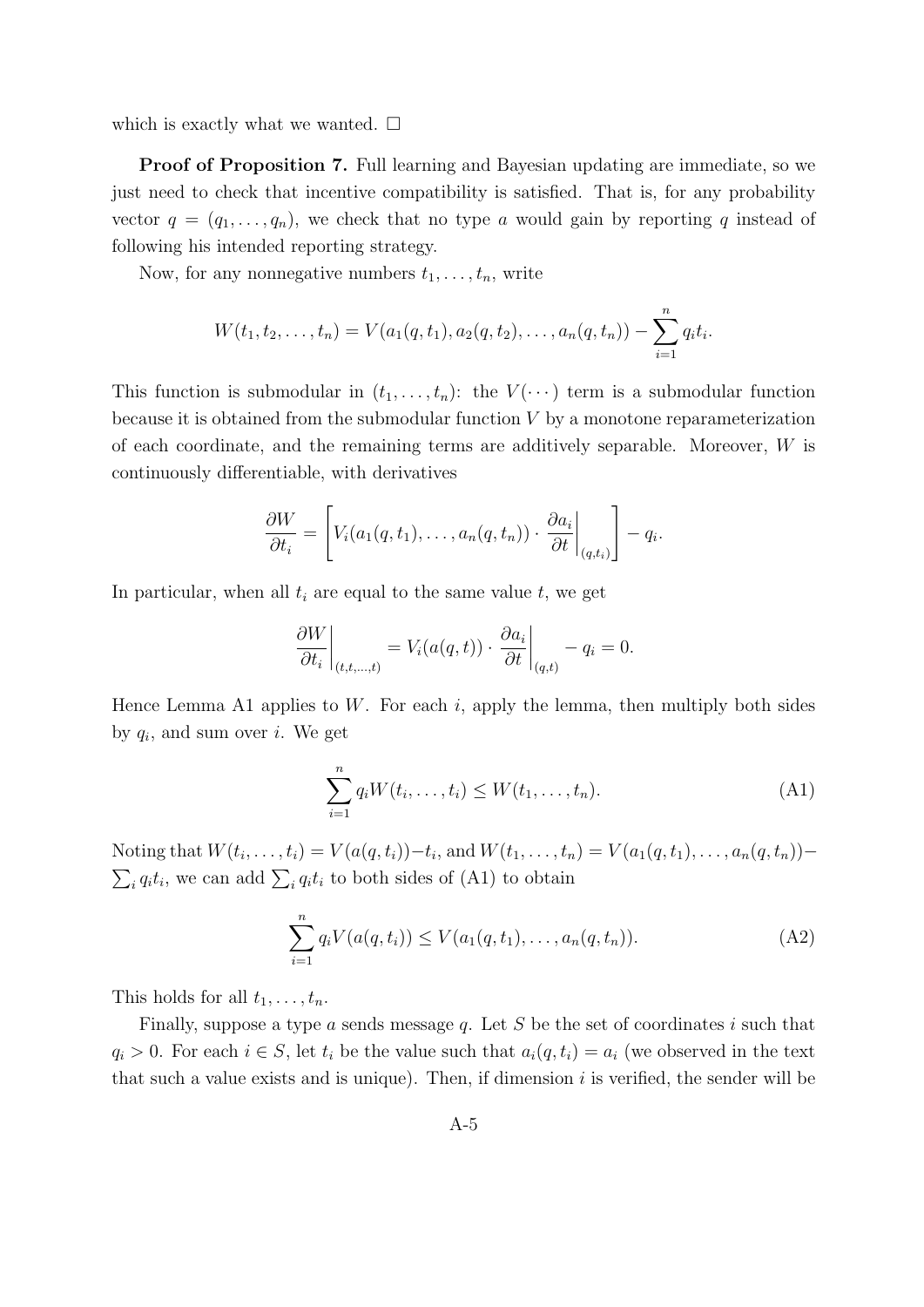believed to be type  $a(q, t_i)$ , and so will get payoff  $V(a(q, t_i))$ . For any  $i \notin S$ , dimension i will not be verified; we may take  $t_i$  arbitrary. Then, the left side of  $(A2)$  equals the expected payoff that the sender gets by sending message  $q$ . Meanwhile, the right side of (A2) equals  $V(a|_S) \le V(a)$ . Hence, the deviation gives a payoff of at most  $V(a)$ , the payoff to following the prescribed strategy.  $\Box$ 

Proof of Proposition 8. As a preliminary, we should give the appropriate formulation of the incentive constraint (analogous to (1)) for direct mechanisms in this model. If type z reports a and is tested on dimension i for which  $a_i \neq z_i$ , trusted verification implies that he necessarily receives a payoff of at least  $V(z<sub>i</sub>)$  (and indeed, this bound can be achieved using the belief that places probability 1 on this type). Thus, a verification strategy  $p(a)$  can be part of a valid direct mechanism with full learning if and only if

$$
V(z) \ge \sum_{i=1}^{n} p_i(a) w_i(a|z), \quad \text{where} \quad w_i(a|z) = \begin{cases} V(a) & \text{if } z_i = a_i \\ V(z|i) & \text{if } z_i \ne a_i \end{cases} \tag{A3}
$$

for all a and z.

Now we proceed to prove existence of the desired direct mechanism. The approach is non-constructive. For each type  $a$ , we show that there exist corresponding verification probabilities  $p_i(a)$  that satisfy (A3) for all z. By doing this for every a, we form an incentive compatible mechanism.

So fix a type a henceforth. Consider any particular verification probabilities  $p =$  $(p_1, \ldots, p_n)$  that sum to 1. Notice that the function

$$
U_p(a|z) = \sum_{i=1}^n p_i(a)w_i(a|z)
$$

is additively separable in the components of z. Therefore, the gain to type z from misreporting as a,

$$
G_p(z) = U_p(a|z) - V(z),
$$

is supermodular in z.

Notice first that we can reduce the problem to showing existence of p such that  $G_p(z) \leq$ 0 for all  $z \le a$ . Indeed, suppose that this is true, but there is some  $x \nleq a$  with  $G_p(x) > 0$ . Then supermodularity of  $G_p(\cdot)$  implies that  $G_p(a \wedge x) + G_p(a \vee x) \geq G_p(a) + G_p(x) > 0$ , since  $G_p(a) = 0$  (here,  $\wedge$ ,  $\vee$  are the componentwise min and max operations). But  $a \wedge x \leq a$ , which by assertion satisfies  $G_p(a \wedge x) \leq 0$ ; and  $G_p(a \vee x) \leq 0$  because  $a \vee x \geq a$ implies  $V(a \vee x) \geq V(a)$ , so type  $a \vee x$  cannot gain from the deviation. Contradiction.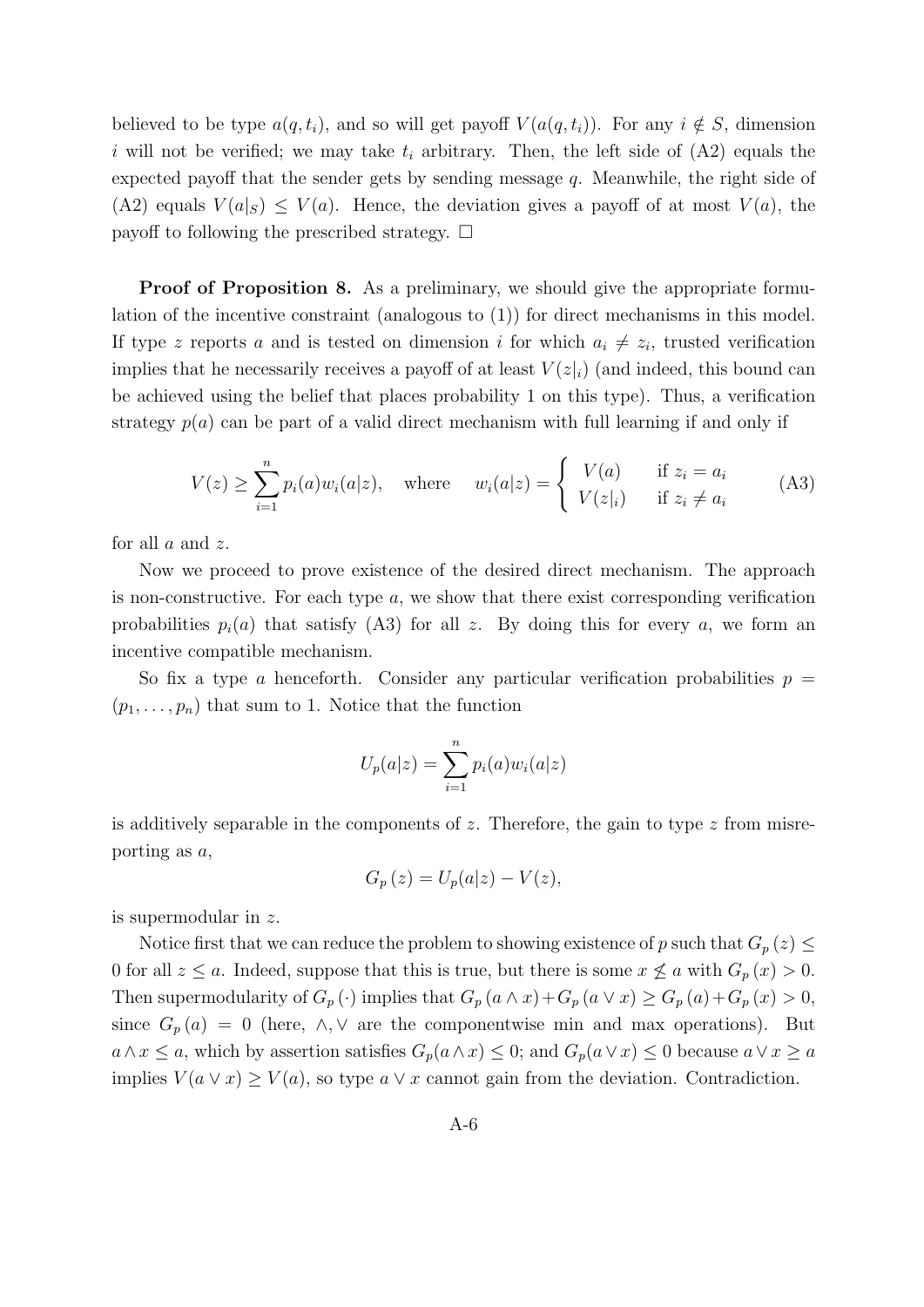Hereinafter, we consider  $z \in B = \{z \in A : z \leq a\}$ , and use  $\Delta$  to denote the  $(n-1)$ dimensional unit simplex. Suppose, to obtain a contradiction, that for every  $p \in \Delta$  there is  $z \in B$  such that  $G_p(z) > 0$ .

For each  $p \in \Delta$ , let  $l_p = \sup_{z \in B} G_p(z)$ . We then have  $l_p > 0$  for all p, and since  $G_p(z)$ is a continuous function of  $p$  for any fixed  $z$  (moreover, it is Lipschitz continuous with coefficient  $V(a)$ ,  $l_p$  is also a continuous function of p. Now, for any p, let

$$
D_p = \left\{ z \in B : G_p(z) > \frac{n+1}{n+2} l_p \right\};
$$

in other words,  $D_p$  is the set of z such that the gain from deviation to a is sufficiently close to the supremum. By definition of  $l_p$ ,  $D_p \neq \emptyset$  for all p.

For each  $i \in \{1, \ldots, n\}$ , define

$$
R_i = \{ p \in \Delta : \exists z \in D_p : z_i = a_i \} .
$$

Let us show that  $R_i \neq \emptyset$  for any i. To do that, we show that  $1|_i \in R_i$  (here  $1|_i$  means putting probability 1 on component *i*). Indeed, suppose  $1|_i \notin R_i$ , then for all  $z \in D_{1|_i}$ ,  $z_i < a_i$ , and by definition of  $G_p(z)$ , we have  $G_{1|i}(z) \leq 0$ . However, this is impossible for  $z \in D_{1|i}$  by definition of  $D_p$ ; this contradiction shows that indeed  $1|i \in R_i$ .

Introduce the following notation. Let  $\|\cdot\|$  denote the sup-norm on  $\mathbb{R}^n$ , and let  $d(x, Y)$ be the distance from point  $x$  to nonempty set  $Y$ :

$$
d(x,Y) = \inf_{y \in Y} ||x - y||.
$$

Now for any  $\varepsilon \geq 0$  and nonempty  $Y \subset \Delta$ , let  $N(Y, \varepsilon)$  be the closed  $\varepsilon$ -neighborhood of set  $Y$ , i.e.,

$$
N(Y, \varepsilon) = \{ p \in \Delta : d(p, Y) \le \varepsilon \}.
$$

Consistently with this definition,  $N(Y, 0) = \overline{Y}$ , the closure of Y (which equals Y if Y is closed).

Let us now show that  $\bigcap_{i=1}^n \overline{R_i} = \emptyset$ . Suppose not, then there is some  $p \in \bigcap_{i=1}^n \overline{R_i}$ . Take  $\varepsilon \in \left(0, \frac{1}{n(n+1)}\right)$  $n(n+1)$  $\frac{l_p}{V(a)+1}$  such that for any  $r \in N(\{p\}, \varepsilon), l_r \geq \frac{n(n+2)}{(n+1)^2}l_p$ ; this is possible because  $l_p$  is continuous (and the coefficient is smaller than 1). Since  $p \in \bigcap_{i=1}^n \overline{R_i}$ , for each  $i \in \{1, \ldots, n\}$  there is  $p^{(i)} \in N(\{p\}, \varepsilon) \cap R_i$ . By definition of  $R_i$  we can then take  $z^{(i)} \in D_{p^{(i)}}$  such that  $z_i^{(i)} = a_i$ . By definition of  $D_{p^{(i)}},$  we have  $G_{p^{(i)}}(z^{(i)}) > \frac{n+1}{n+2}l_{p^{(i)}} \geq$  $\frac{n}{n+1}l_p$ . By Lipschitz continuity of  $G_p(z^{(i)})$  as a function of p (with coefficient  $V(a)$ ), we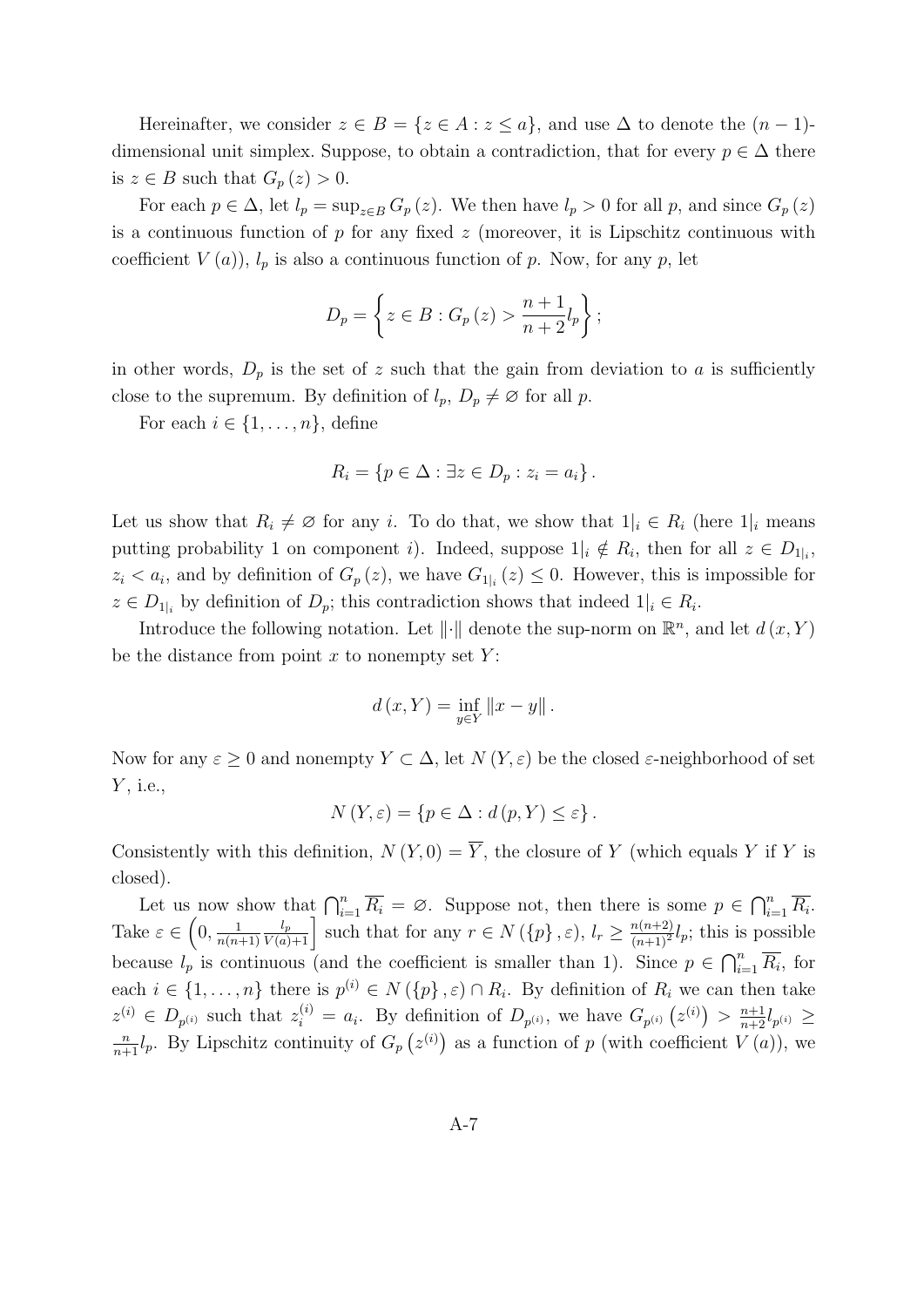have

$$
G_p(z^{(i)}) \geq G_{p^{(i)}}(z^{(i)}) - V(a) \|p - p^{(i)}\|
$$
  
> 
$$
\frac{n}{n+1}l_p - V(a) \frac{1}{n(n+1)} \frac{l_p}{V(a)+1}
$$
  
> 
$$
\left(\frac{n}{n+1} - \frac{1}{n(n+1)}\right)l_p = \frac{n-1}{n}l_p.
$$

Denote, for any  $k \in \{1, \ldots, n\}$ ,  $y^{(k)} = \bigvee_{i=1}^{k} z^{(i)}$ ; in particular,  $y^{(1)} = z^{(1)}$ . Let us now show, by induction, that  $G_p(y^{(k)}) > \frac{n-k}{n}l_p$ . Indeed, the base case  $k = 1$  is already established. n Suppose that  $G_p(y^{(k-1)}) > \frac{n-(k-1)}{n}$  $\frac{k-1}{n}l_p$ . Then we have by supermodularity

$$
G_p(y^{(k)}) = G_p(y^{(k-1)} \vee z^{(k)})
$$
  
\n
$$
\geq G_p(y^{(k-1)}) + G_p(z^{(k)}) - G_p(y^{(k-1)} \wedge z^{(k)})
$$
  
\n
$$
> \frac{n - (k-1)}{n}l_p + \frac{n-1}{n}l_p - l_p = \frac{n-k}{n}l_p,
$$

where we used  $G_p(y^{(k-1)} \wedge z^{(k)}) \leq l_p$  by definition of  $l_p$ . This proves the induction step. Now, taking  $k = n$ , we have  $G_p(y^{(n)}) > 0$ . However,  $y^{(n)} = a$ , and we get a contradiction, since  $G_p(a) = 0$ . This contradiction shows that such p cannot exist, so  $\bigcap_{i=1}^n \overline{R_i} = \emptyset$ .

Now for every  $p \in \Delta$ , define  $E_p = \{q \in \Delta : G_q(x) \leq 0 \text{ for all } x \in D_p\}$ . In other words,  $E_p$  is the set of probabilities that make deviation to a unprofitable for all types  $x \in D_p$ . If we can prove existence of p such that  $p \in E_p$  (i.e., a fixed point of mapping  $p \mapsto E_p$ ), then we will reach our desired contradiction, and the proof will be complete. Notice that for every  $p \in \Delta$ ,  $E_p$  is closed and convex, because it is the intersection of closed convex sets given by linear inequalities. Also, for every  $p \in \Delta$ ,  $E_p$  is nonempty, because  $p \notin R_i$ for some  $R_i$  (indeed, we showed that  $\bigcap_{i=1}^n \overline{R_i} = \emptyset$ , so  $\bigcap_{i=1}^n R_i = \emptyset$  as well), in which case vector  $1_i$  is in  $E_p$ . If the correspondence  $E_p$  were upper-hemicontinuous, we would immediately get existence of a fixed point by Kakutani's theorem. Unfortunately, this might not be true.

Define

$$
h = \inf_{p \in \Delta} \max_{i \in \{1, \ldots, n\}} d(p, R_i);
$$

for each p the maximum is finite and well-defined, because each  $R_i \neq \emptyset$ . Let us show that  $h > 0$ . Since the infimum is taken over a compact set and the function  $d(p, R_i)$  is continuous in p, it is achieved for some  $p \in \Delta$ . If  $h = 0$ , then  $d(p, R_i) = 0$  for all i, and thus  $p \in \overline{R_i}$  for all  $R_i$ . But we showed that  $\bigcap_{i=1}^n \overline{R_i} = \emptyset$ , which yields a contradiction that proves that  $h > 0$ . This implies, in particular, that for every point  $p \in \Delta$ , there is  $i \in$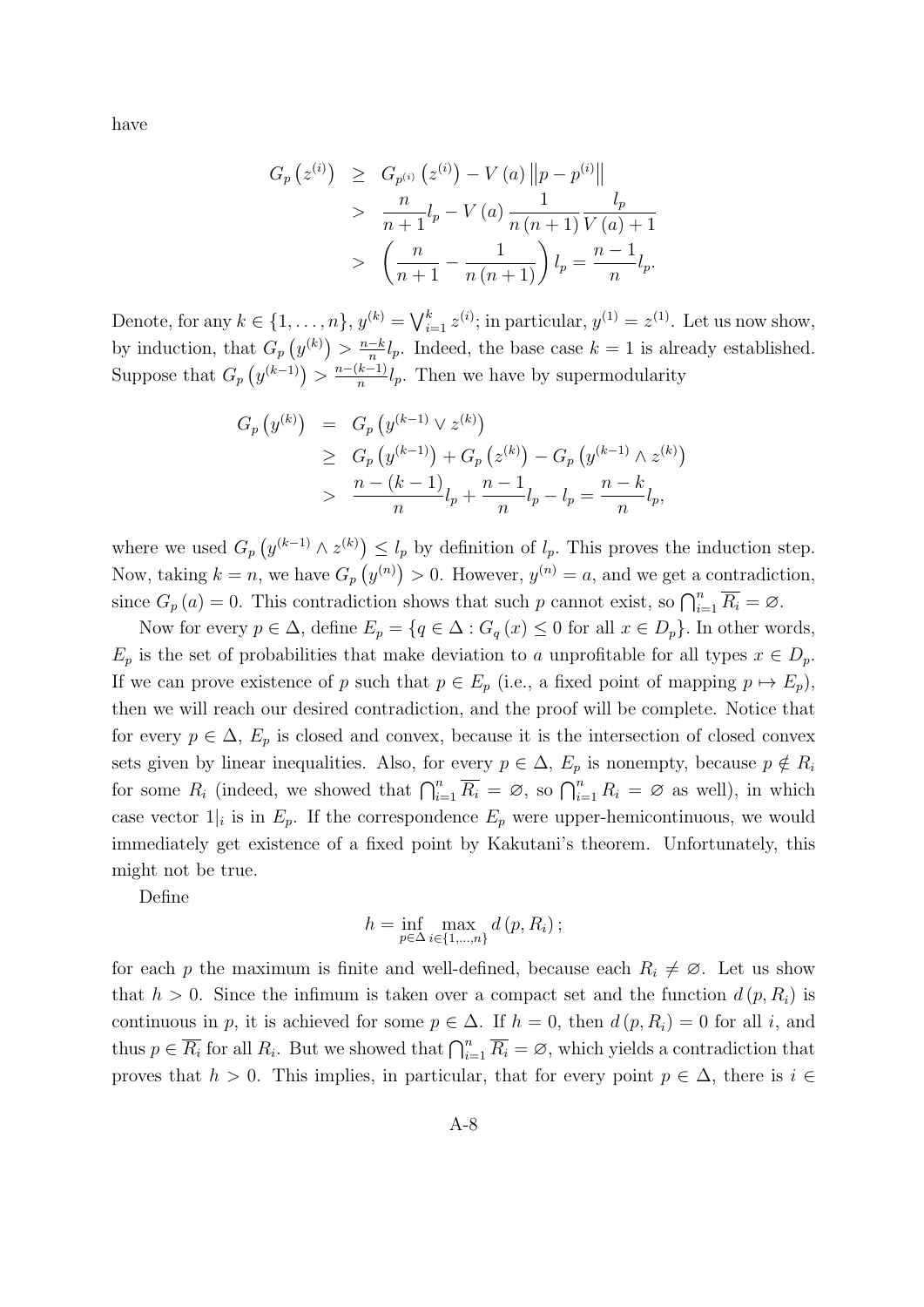$\{1,\ldots,n\}$  such that within the  $\frac{h}{2}$ -neighborhood of p there are no points belonging to  $R_i$ . For each  $p \in \Delta$ , introduce the set  $Q_p$  given by:

$$
Q_p = \bigcap_{q \in \Delta} N\left(E_q, \frac{2}{h} ||p - q||\right).
$$

We establish the following properties.

First, for every  $p, Q_p \subset E_p$ , because for  $q = p, N(E_q, \frac{2}{b})$  $\frac{2}{h} || p - q ||$  = N  $(E_p, 0) = \overline{E_p}$  =  $E_p$ , since  $E_p$  is closed.

Second, for every p,  $Q_p$  is convex, because it is the intersection of convex sets  $(N(Y, \varepsilon))$ is convex for any  $\varepsilon$  if Y is convex, and  $E_q$  is convex for each q).

Third, let  $Q \subset \Delta \times \Delta$  be the graph of mapping  $p \mapsto Q_p$ , i.e.,

$$
Q = \{(p, r) \in \Delta \times \Delta : r \in Q_p\};
$$

then  $Q$  is closed. To see this, notice that

$$
Q = \bigcup_{p \in \Delta} \bigcap_{q \in \Delta} \left\{ (p, r) : r \in N \left( E_q, \frac{2}{h} || p - q || \right) \right\}
$$
  
= 
$$
\bigcap_{q \in \Delta} \bigcup_{p \in \Delta} \left\{ (p, r) : r \in N \left( E_q, \frac{2}{h} || p - q || \right) \right\}.
$$

But for each q, the mapping  $p \mapsto N(E_q, \frac{2}{h})$  $\frac{2}{h} \| p - q \|$ ) has a closed graph (this is a continuous set-valued mapping), and thus Q is closed as an intersection of closed sets.

Fourth, for every  $p \in \Delta$ ,  $Q_p$  is nonempty. Indeed, from the definition of h it follows that there is  $i \in \{1, \ldots, n\}$  such that  $q \in N(\{p\}, \frac{h}{q})$  $\frac{h}{2}$ ) implies  $q \notin R_i$ , and in particular  $p \notin R_i$ . Let us show that the vector  $1|_i$  is in  $Q_p$ . To do this, we need to show that for every  $q \in \Delta$ ,

$$
1|_i \in N\left(E_q, \frac{2}{h}\left\|p-q\right\|\right).
$$

If  $q \in N(\lbrace p \rbrace, \frac{h}{2})$  $\frac{h}{2}$ , we have  $q \notin R_i$ , which implies  $1|_i \in E_q$ , which establishes the required inclusion for such q. In the complementary case,  $q \notin N(\lbrace p \rbrace, \frac{h}{2})$  $(\frac{h}{2})$ , we have  $||p - q|| > \frac{h}{2}$  $\frac{h}{2}$ , and thus  $N(E_q, \frac{2}{h})$  $\frac{2}{h} ||p - q||$ ) =  $\Delta$  (since  $E_q$  is nonempty and the maximum distance between two points in  $\Delta$  is 1). So the required inclusion is satisfied in this case as well. Since it holds for every q, this proves that  $1|_i \in Q_p$ , so  $Q_p \neq \emptyset$  for any  $p \in \Delta$ .

Now, the second, third, and fourth properties show that the mapping  $p \mapsto Q_p$  satisfies the requirements of Kakutani's fixed-point theorem. Therefore, there is  $p \in \Delta$  such that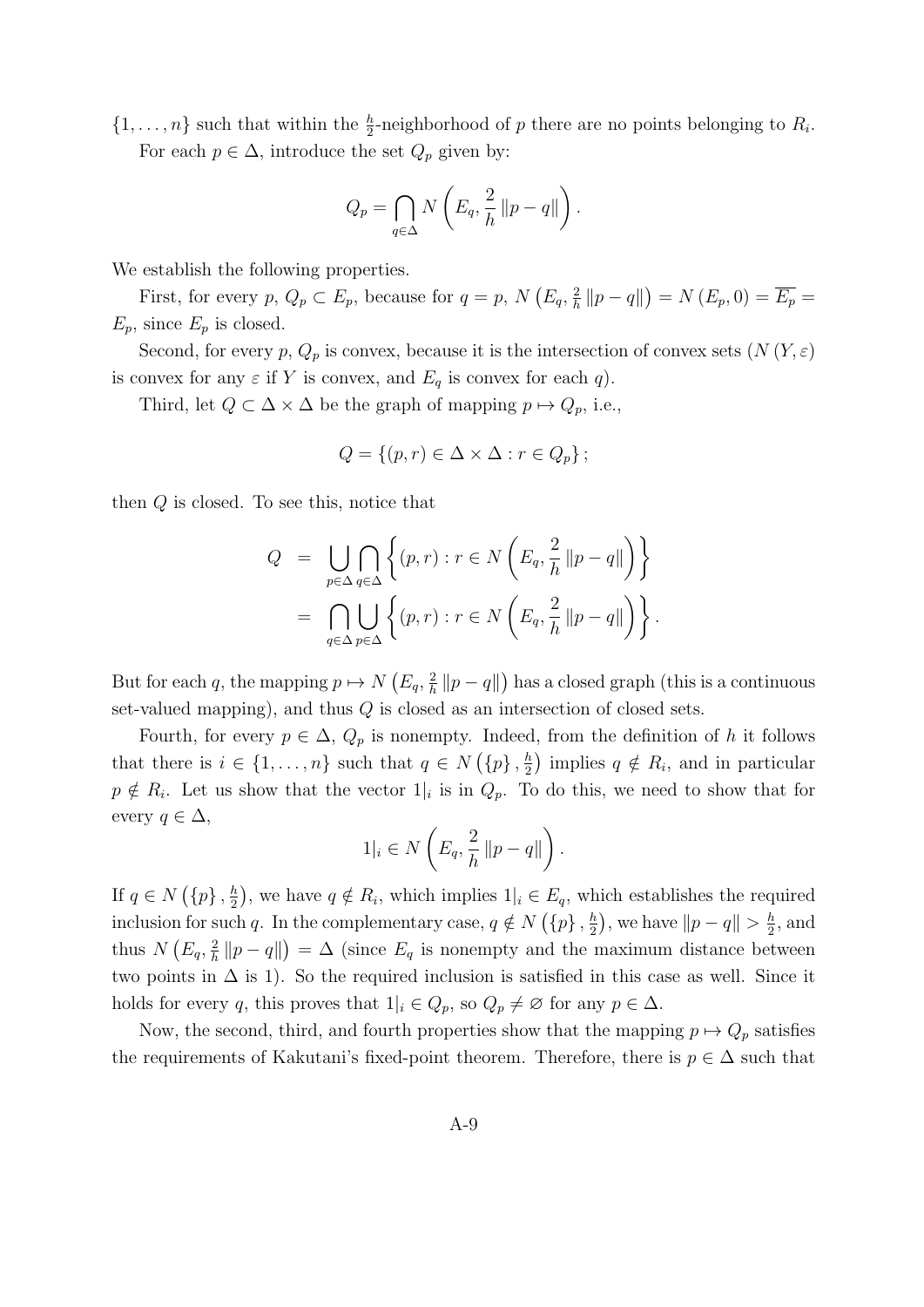$p \in Q_p$ . The first property now implies that this  $p \in E_p$ . Therefore, the mapping  $p \mapsto E_p$ has a fixed point. We have that for all  $x \in D_p$ ,  $G_p(x) \leq 0$ , which contradicts the definition of  $D_p$ . This contradiction completes the proof.  $\Box$ 

**Proof of Proposition 9.** To show necessity: Suppose such a mechanism exists. Fix a type  $a = (a_1, a_2)$ . Suppose that when a follows his equilibrium strategy,<sup>12</sup> dimensions 1 and 2 are checked with probability  $p_1$  and  $p_2$  respectively. Now consider any  $x_1 < a_1$ and  $x_2 < a_2$ . If type  $(a_1, x_2)$  follows the strategy of type a, with probability  $p_1$  he is believed to be a (due to full learning) and receives payoff  $V(a)$ ; with probability  $p_2 =$  $1 - p_1$  he is believed to be at least  $(0, x_2)$  (due to trusted verification). If he instead follows his equilibrium strategy then, by full learning, his payoff is  $V(a_1, x_2)$ . So incentive compatibility requires

$$
p_1 V(a) + (1 - p_1) V(0, x_2) \le V(a_1, x_2).
$$
 (A4)

Similarly, the incentive of type  $(x_1, a_2)$  gives

$$
p_1 V(x_1, 0) + (1 - p_1) V(a) \le V(x_1, a_2).
$$
 (A5)

The first equation implies  $p_1 \n\t\leq \frac{V(a_1,x_2)-V(0,x_2)}{V(a)-V(0,x_2)}$  $\frac{(a_1,x_2)-V(0,x_2)}{V(a)-V(0,x_2)}$  (note if the denominator is 0, then by monotonicity  $V(a) = V(a_1, x_2) = V(0, x_2)$  and the numerator is also 0). The second likewise implies  $p_1 \geq \frac{V(a)-V(x_1,a_2)}{V(a)-V(x_1,0)}$ . We thus have  $\frac{V(a)-V(x_1,a_2)}{V(a)-V(x_1,0)} \leq \frac{V(a_1,x_2)-V(0,x_2)}{V(a)-V(0,x_2)}$  $\frac{(a_1,x_2)-V(0,x_2)}{V(a)-V(0,x_2)}$ . Crossmultiplying gives

$$
(V(a) - V(x_1, a_2))(V(a) - V(0, x_2)) \le (V(a) - V(x_1, 0))(V(a_1, x_2) - V(0, x_2)),
$$

which also holds in either of the zero-denominator cases (since both sides are then zero). Adding  $(V(a) - V(x_1, a_2))(V(0, x_2) - V(a_1, x_2))$  to both sides gives the condition in the proposition.

To show sufficiency: Suppose the condition holds for all  $x, a \in A$  such that  $x < a$ . We will construct a direct mechanism that achieves full learning. As argued in the proof of Proposition 8, it suffices to find verification probabilities satisfying  $(A3)$ .

Fix a, and let us find probability  $p_1$  such that if a report of a leads to verification probabilities  $p_1(a) = p_1, p_2(a) = 1-p_1$ , this deters all deviations to a. Note that deviation by types x with  $x_1 \neq a_1$  and  $x_2 \neq a_2$  is automatically deterred, since the deviation will always be detected and the sender will be believed to be either  $(x_1, 0)$  or  $(0, x_2)$ , both of

<sup>&</sup>lt;sup>12</sup>In fact, one can formulate a revelation principle (analogous to Lemma 0) under the restriction of trusted verification. For brevity, we omit a formal statement.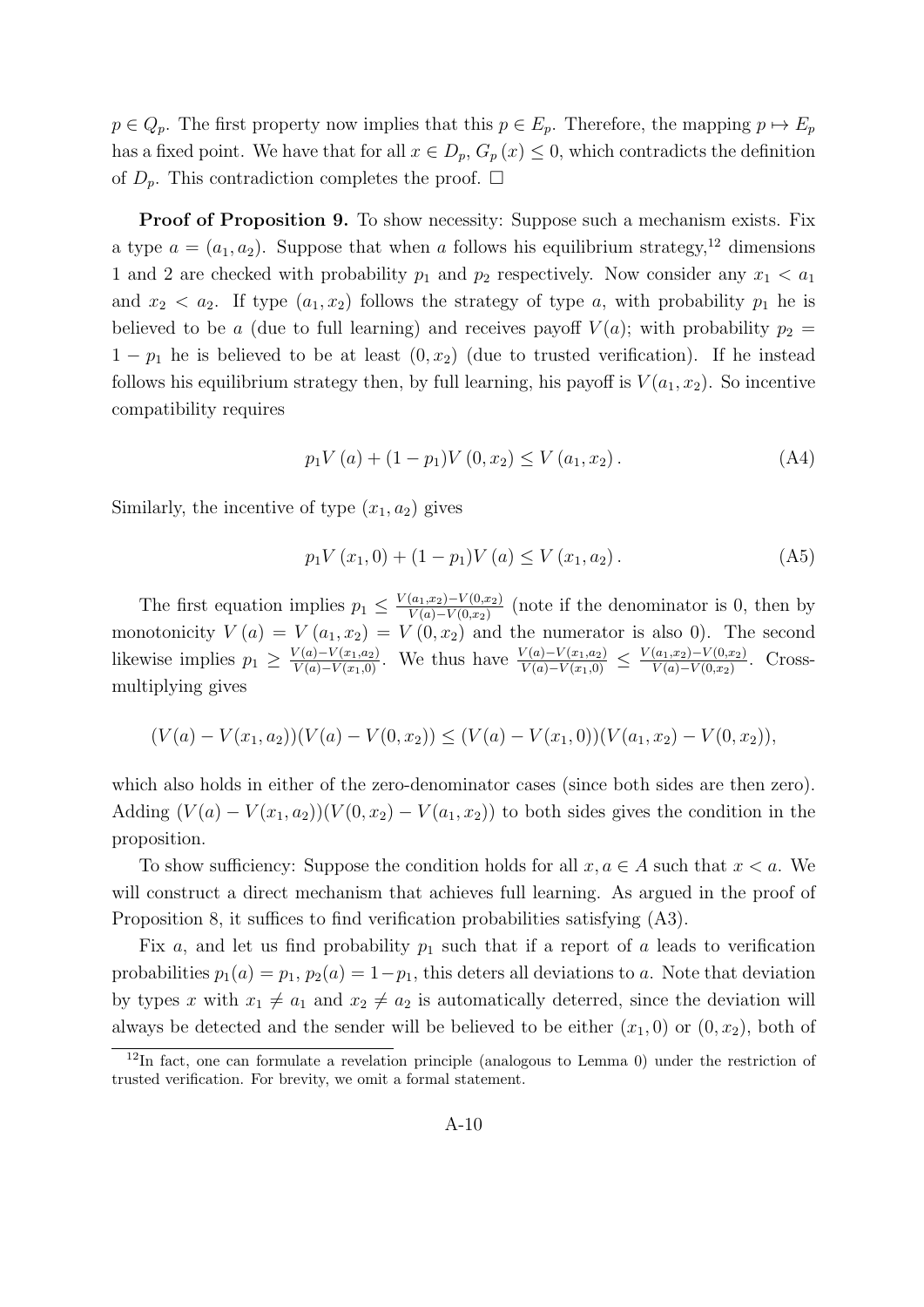which are worse than truth-telling. Moreover, types  $(x_1, a_2)$  with  $x_1 > a_1$  cannot benefit from deviating to a since the truth-telling payoff is  $V(x_1, a_2) \ge V(a)$ ; likewise for types  $(a_1, x_2)$  with  $x_2 > a_2$ . So we need only worry about deviations by types  $(x_1, a_2)$  with  $x_1 < a_1$  or  $(a_1, x_2)$  with  $x_2 < a_2$ .

Notice that if  $V(a) = V(x_1, 0)$  for some  $x < a$ , then  $p_1 = 1$  will work (monotonicity implies  $V(a_1, x_2) = V(a)$  for all  $x_2 < a_2$ , so none of these types gains from deviating, and types  $(x_1, a_2)$  will be caught with certainty). Similarly, if  $V(a) - V(0, x_2)$  for some  $x < a$ , then  $p_1 = 0$  will work. Thus, we may assume that for any  $x < a$ ,  $V(a) > V(x_1, 0)$ and  $V(a) > V(0, x_2)$ . Again rearranging the terms, the inequality in the proposition statement implies

$$
\frac{V(a) - V(x_1, a_2)}{V(a) - V(x_1, 0)} \le \frac{V(a_1, x_2) - V(0, x_2)}{V(a) - V(0, x_2)}.
$$

Since the left-hand side depends on  $x_1$  only and the right-hand side depends on  $x_2$  only, we have

$$
\sup_{x_1} \frac{V(a) - V(x_1, a_2)}{V(a) - V(x_1, 0)} \le \inf_{x_2} \frac{V(a_1, x_2) - V(0, x_2)}{V(a) - V(0, x_2)}.
$$

Now if we take  $p_1 \in \left[\sup_{x_1} \frac{V(a)-V(x_1,a_2)}{V(a)-V(x_1,0)}, \inf_{x_2} \frac{V(a_1,x_2)-V(0,x_2)}{V(a)-V(0,x_2)}\right]$  $V(a) - V(0,x_2)$ , we will have that for any  $x_1$ and any  $x_2$ ,  $V(a) - V(x_1, a_2)$   $\qquad \qquad V(a_1, x_2) - V(0, x_2)$ 

$$
\frac{V(a) - V(x_1, a_2)}{V(a) - V(x_1, 0)} \le p_1 \le \frac{V(a_1, x_2) - V(0, x_2)}{V(a) - V(0, x_2)}.
$$

Rearranging brings us back to conditions  $(A4)$ – $(A5)$ , which coincide with the incentive constraints (A3) for types  $(a_1, x_2)$  and  $(x_1, a_2)$ . So deviations to a by these types are deterred.  $\square$ 

**Proof of Proposition 10.** We just need to check that if condition (1) is satisfied for the function V, then it is also satisfied for  $V' = U \circ V$ . For any  $a, \hat{a}$ , put  $\lambda = \sum_{i: \hat{a}_i = a_i} p_i(\hat{a})$ ; thus  $\lambda \in [0, 1]$ . Condition (1) says that  $V(a) \geq \lambda V(\hat{a})$ . Then,

$$
U(V(a)) \ge U(\lambda V(\hat{a})) \ge \lambda U(V(\hat{a}))
$$

where the first inequality is because  $U$  is increasing and the second is because  $U$  is concave (and must map 0 to 0 in order for  $U \circ V$  to be an allowable payoff function). Thus, (1) holds for  $U \circ V$ .  $\Box$ 

**Proof of Proposition 11.** Let  $\tilde{V}(a) = V(a; a)$ . By Proposition 2, there is a valid direct mechanism that achieves full learning for payoff function  $\tilde{V}(a)$ ; denote such a mechanism by  $M$ . Let us show that this same mechanism would remain incentive compatible if the payoffs of type x if he is believed to be type a were given by  $V(a; x)$ .